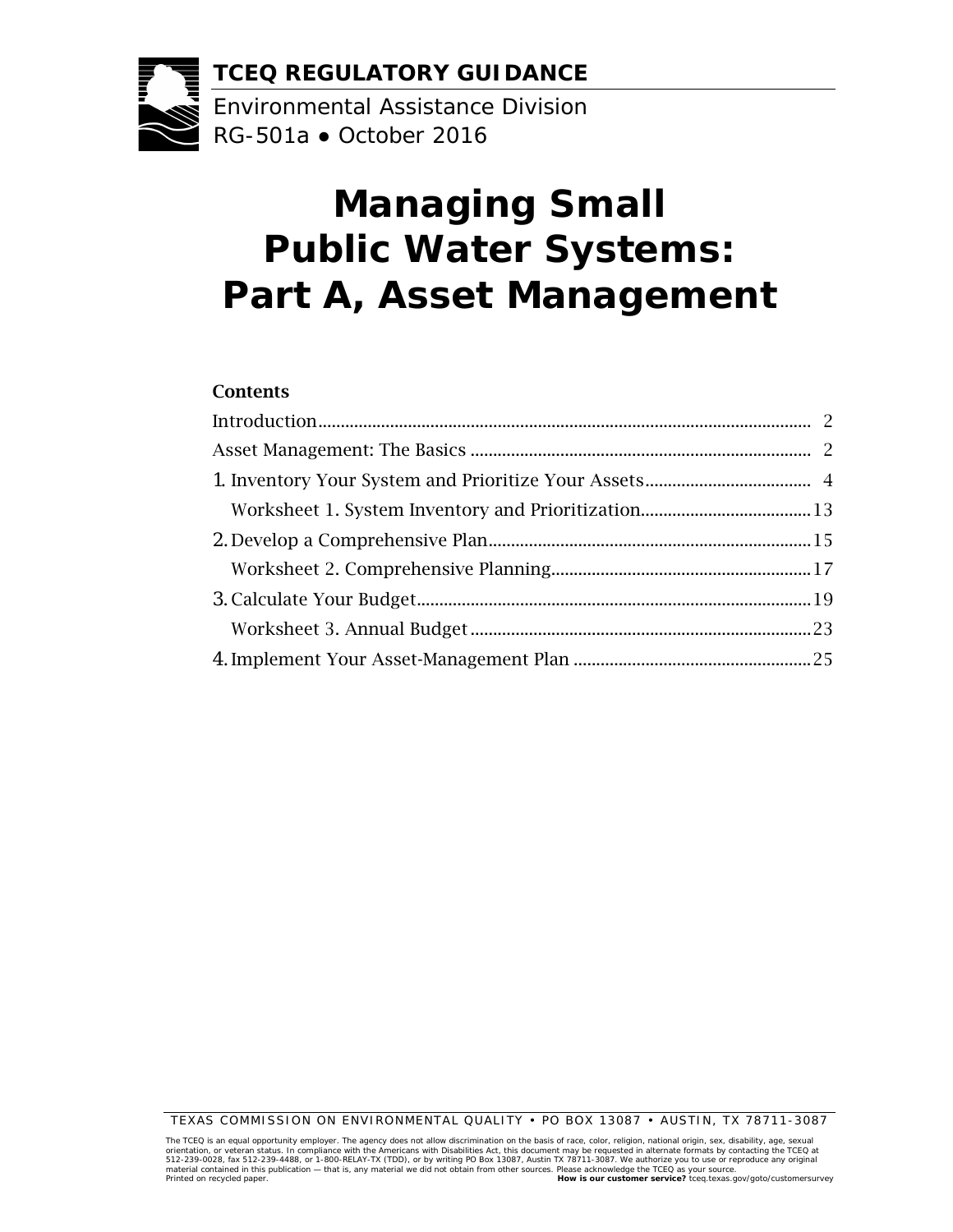# <span id="page-1-0"></span>**Introduction**

This publication is Part A of a five-part series *Managing Small Public Water Systems* (TCEQ publication series RG-501) and includes worksheets and instructions to:

- help you conduct an inventory of your public water system's resources,
- prioritize repairs and replacements of assets,
- plan for future needs, and
- develop a budget.

An electronic version of Part A is available at the TCEQ Small Business and Local Government Assistance Section's Public Water Supply Compliance Tools web page at [<www.tceq.texas.gov/goto/help4pws](www.tceq.texas.gov/goto/help4pws)>. A downloadable Microsoft Excel version of the worksheets is also available.

As you work though Part A, you may find it beneficial to review other parts of the series to help you prepare a comprehensive asset management plan. To view or download the complete series go to the web page at [<www.tceq.texas.gov/goto/help4pws>](www.tceq.texas.gov/goto/help4pws). If you do not have Internet access, call the SBLGA's hotline number 800-447-2827 for a paper copy of the complete series *Managing Small Public Water Systems* (RG-501).

*Note:* This publication is not a substitute for the actual rules. To obtain the most current, official copy of state rules, contact the Secretary of State's office at 512-463-5561. The rules are also available online at [<www.tceq.texas.gov/goto/TAC30](www.tceq.texas.gov/goto/TAC30)>.

# <span id="page-1-1"></span>**Asset Management: The Basics**

## **What is asset management?**

Asset management can be defined as "a planning process that ensures that you get the most value from each of your assets and have the financial resources to rehabilitate and replace them when necessary." This includes "developing a plan to reduce costs while increasing the efficiency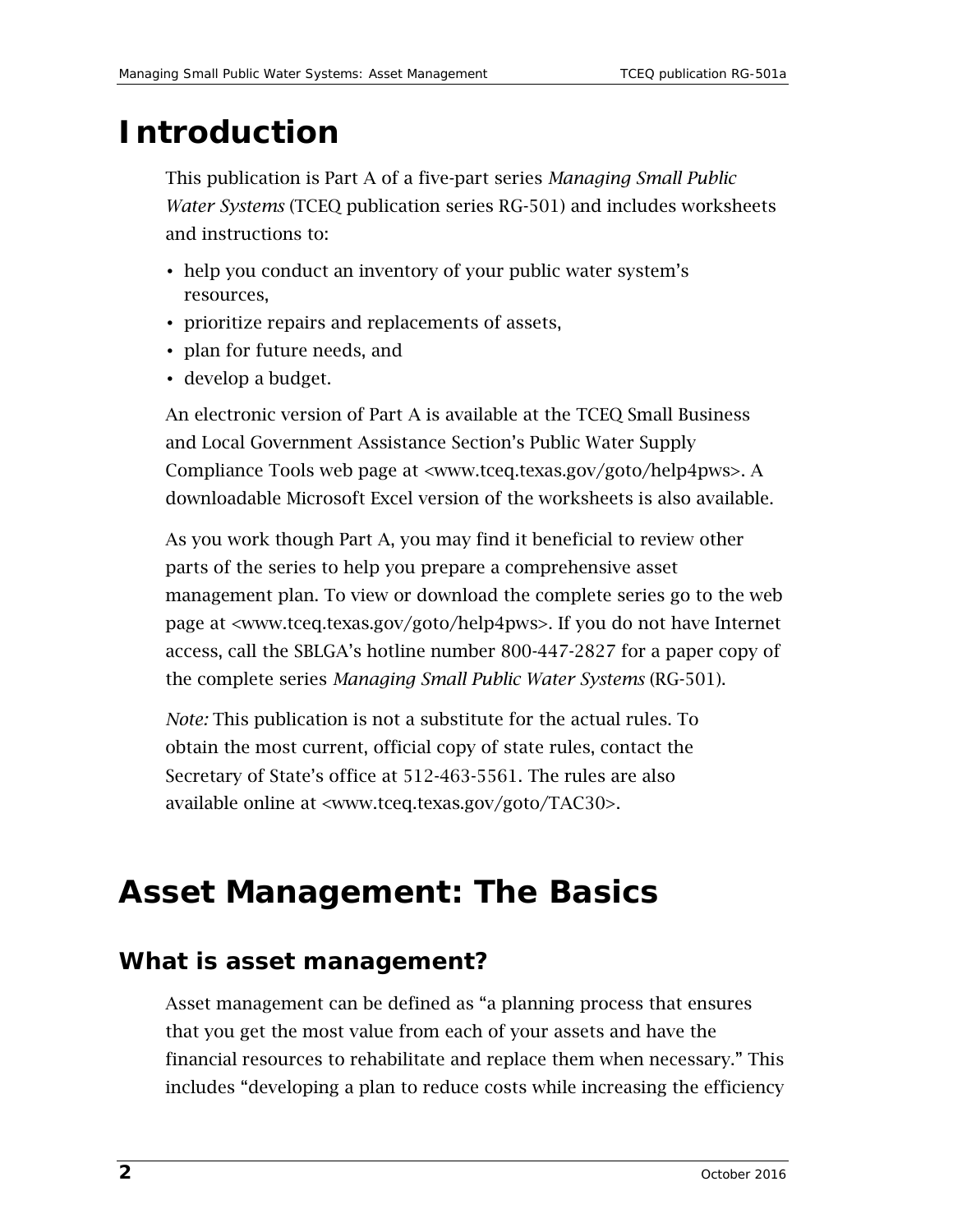and the reliability of your assets."[\\*](#page-2-0) For a water system, an "asset" includes the source of water (aquifer or surface water), along with any building, tool, piece of equipment or machinery, and pipes, used in the operation of the system.

Asset management can help you—the manager or operator—get the most value out of the assets that make up your water system by prioritizing repairs and budgeting for equipment replacement. It can also help you maintain the financial capacity to make scheduled repairs and planned replacement of assets *before* there is a crisis.

When planning to replace assets, you should consider upgrading to energy-efficient and water-saving equipment and processes. Including these upgrades in your proposed plans may assist you in finding funding for your project. Part B of this series, *Sustainability and Water Source Planning* (RG-501b), further discusses making energy assessments and choosing more efficient equipment.

This guide includes instructions and worksheets to help you complete each of the four steps of asset management. You should adjust your plan based on your own experience and the particular characteristics of your system. You should also reevaluate your plan every year, updating each of the worksheets provided in this booklet. Your plan is useful only as long as it reflects the current conditions of your water system.

To ensure your system is sustainable for the next five to 30 years, it is important to evaluate immediate needs along with future needs. For successful asset management planning to occur, you must consider:

- potential growth or decline in population served
- equipment and installation costs
- inflation
- overall age and life span of the infrastructure within your system
- engineering costs

<span id="page-2-0"></span><sup>\*</sup> *Asset Management: A Handbook for Small Water Systems.* U.S. Environmental Protection Agency, 2003, page 5.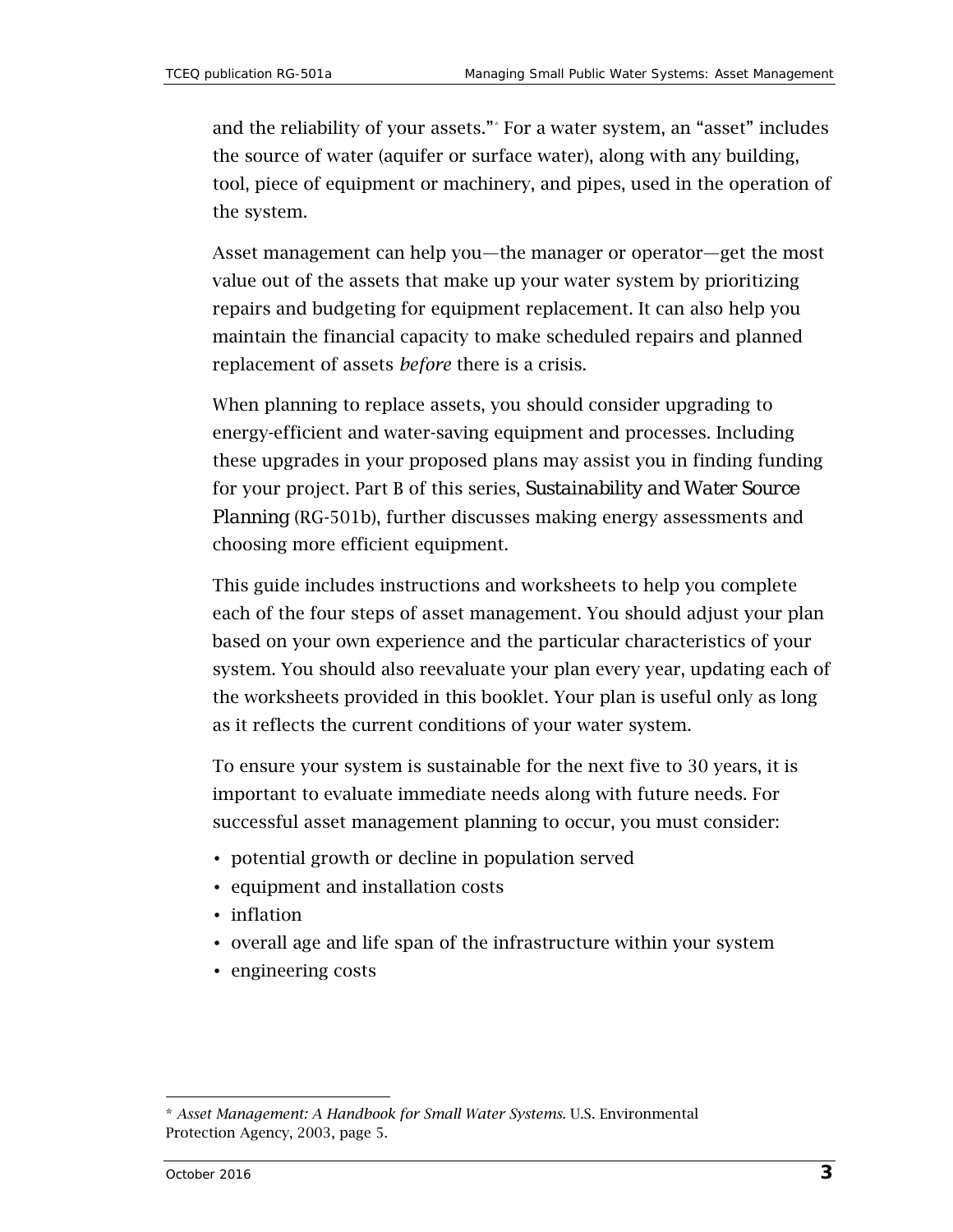### **How do I practice proper asset management?**

#### **Step 1. Take an inventory of your system and prioritize your assets.**

List all of your assets and prioritize each asset based on how critical it is to the operation of your public water system. This will help you make informed decisions to ensure that you have funds available for the maintenance, repair or replacement of the vital parts of the system.

#### **Step 2. Develop a comprehensive plan for managing your assets.**

Based on your prioritization in Step 1, identify the repairs and replacements you expect to make in the next five years. Estimate how much money your system needs to set aside or reserve for these expenses.

#### **Step 3. Develop a budget for managing your assets.**

Based on your comprehensive plan from Step 2, identify your expected revenues for the next five years—and compare them to your expected expenses. This may involve a rate study.

#### **Step 4. Implement your asset-management plan.**

Once you complete the initial three steps of your asset-management plan, you need to implement it. Work with your management team—including council or board members, if appropriate—to complete your identified repairs and maintenance, and to make sure that you have the technical and financial means necessary to provide reliable service.

# <span id="page-3-0"></span>**1. Inventory Your System and Prioritize Your Assets**

Use Worksheet 1−System Inventory and Prioritization, at the end of this section to create a comprehensive inventory of your system and to prioritize your assets. Developing an accurate inventory of your system's assets is important to overall asset management, as all other steps will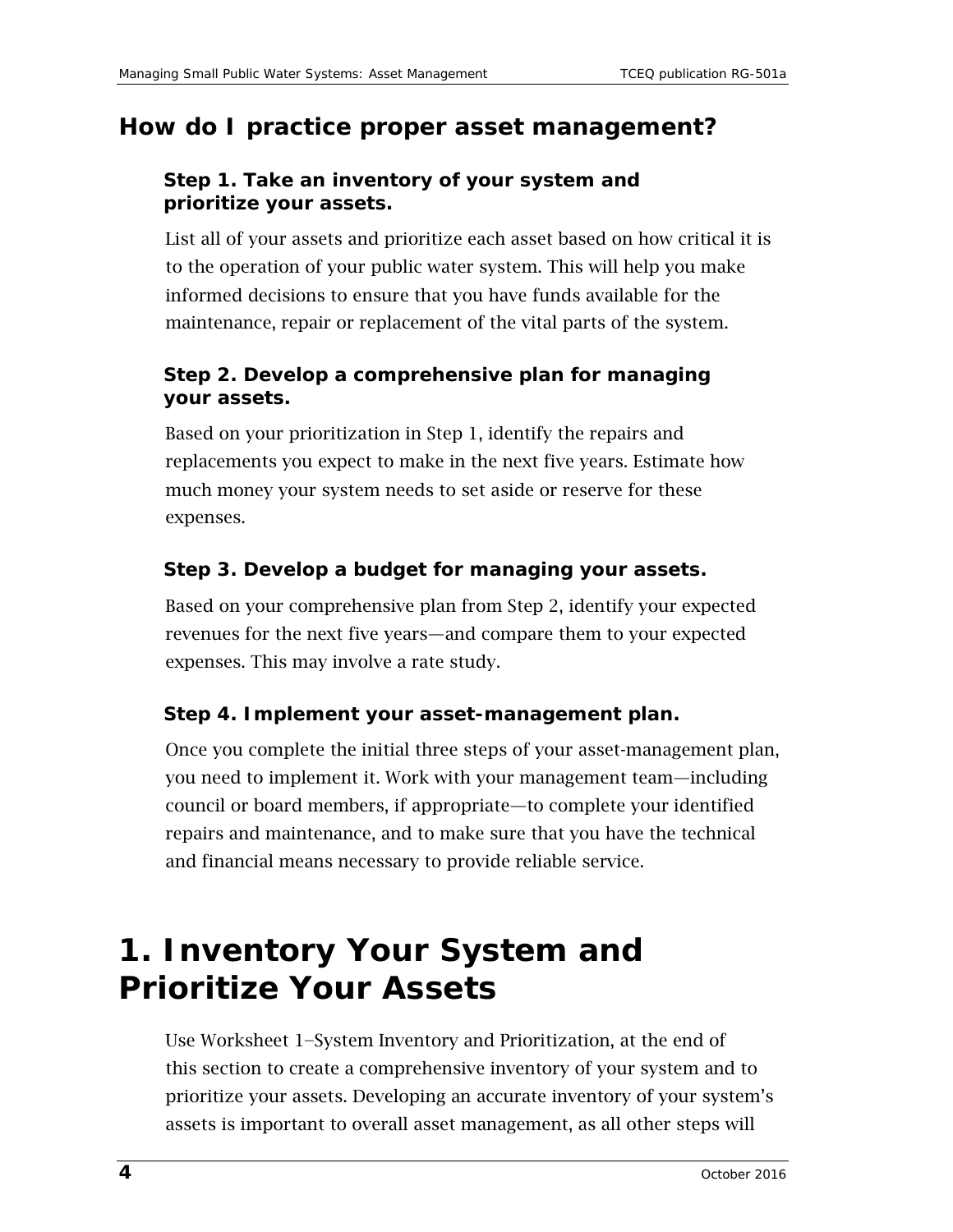refer back to the data gathered during this step. It will also help you to establish the relative importance of the equipment and components of your system, and especially to identify the assets that are most critical to operations. A drinking-water system's assets include the facilities that make up the water system as well as all the equipment and supplies that are used to operate the plant.

#### **The most significant asset of a water system is the water source.**

A well-run system is worthless without a reliable water source and delivery system. If you have not assessed the health and sustainability of your water source and you are not maintaining water-availability data, you should complete Part B of this series: *Sustainability and Water Source Planning* (publication 501b). You may find it necessary to make adjustments to your budget if you need to drill a new well or make an interconnection with another system.

You will need to assess your source to ensure that it is reliable for the long term and that your well field or surface water intake is adequate to provide water to your system. If you have assessed your source and you know your source is reliable for the long term, you may not need to include expenditures for well drilling or rehabilitation in this year's budget. However, it is a good idea to assess your source annually to ensure that your system maintains an adequate water supply.

## **Fill Out Worksheet 1−System Inventory and Prioritization**

Before you begin to fill in the columns on the worksheet, fill in the date and check the appropriate box to indicate whether you are making the first inventory of your system or updating an existing inventory. You should update this worksheet at least once a year. You can either make minor adjustments to the worksheet as the condition of your assets changes, or start a new worksheet each year.

#### **Step 1. Identify your assets.**

List each of your public water system's assets, including pumps, chlorinators, wells, tanks, buildings, vehicles, intake structures, booster or pump stations, water mains, and all other physical assets and the year of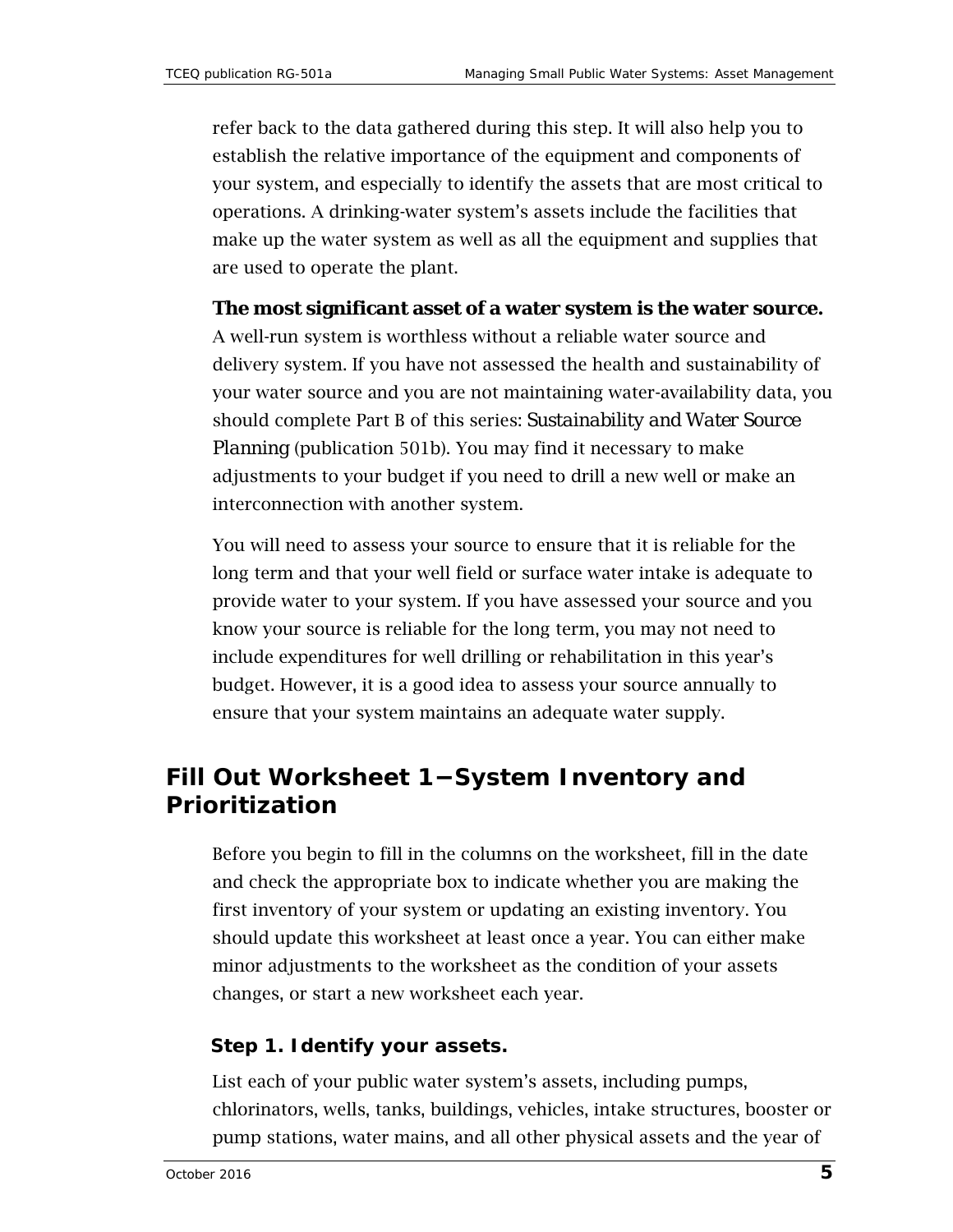installation. Be as specific as possible by providing the location, manufacturer, material composition, horsepower (hp), gallon-per-minute (gpm) capacity, or other identifying characteristics for each asset; or refer to this information if it is included in your operations and maintenance manual*.* This information will be useful when calculating replacement costs in step 7. For example, you might list a piece of equipment as "Well 1 pump (25 hp, 200 gpm), 2003" or a section of your distribution system as "10-inch PVC on Main St."

#### **Step 2. Describe the redundancy.**

Briefly describe the redundancy of each of the system's assets. Are there backups? Are there different assets that can do the same job? (Certain equipment redundancy is required by rule for drinking water systems in Title 30, Texas Administrative Code, Chapter 290 [30 TAC 290], Subchapter D.)

#### **Step 3. Fill in the expected useful life.**

Use the manufacturer's recommendations, if available, or the information in Table 1, Estimated Useful Life Span for Standard Equipment, to enter the expected useful life for each asset. Table 1 provides the estimated useful life span for many standard pieces of equipment, assuming proper maintenance has been conducted. For new equipment, use the higher end of the expected useful life.

Keep in mind the current condition of each asset as well as routine maintenance activities, repairs and rehabilitation. Work orders can help you track your maintenance and repairs. A sample Repair Work Order is located in Part C of this series: *Operations and Maintenance* (RG-501c).

Focus on conditions that may affect its useful life (for example, rust or broken parts).

• If your asset is in poor condition, has not been maintained according to the manufacturer's recommendations, or operates under challenging circumstances (such as poor water quality or excessive use), then the expected useful life is likely to be on the lower end of the range.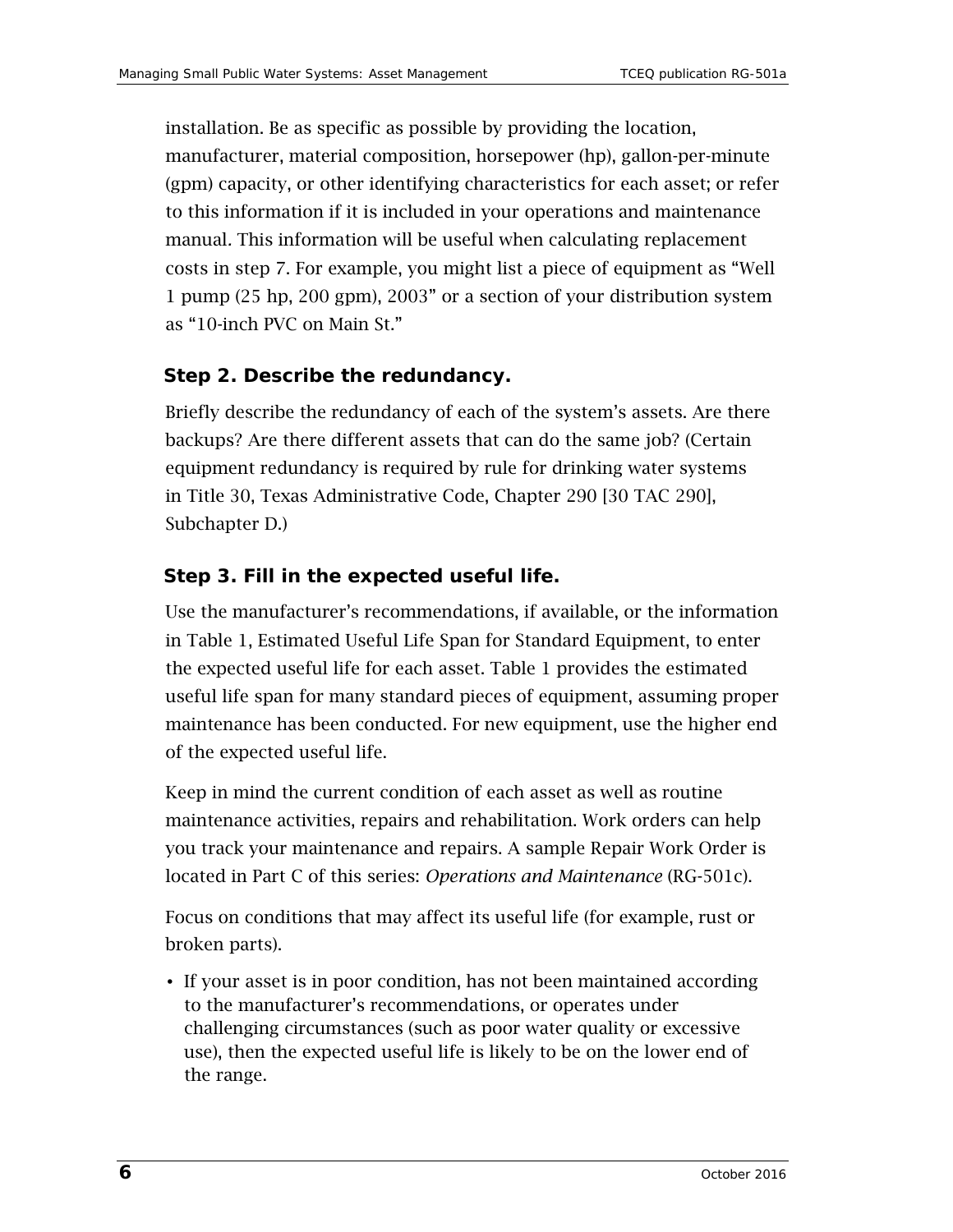• If the asset is in good condition and has been properly maintained according to the manufacturer's recommendations, use the higher end of the expected useful life.

Choosing the lower end of the useful-life range will produce a more conservative estimate, which may help to ensure that you are prepared to replace the asset in a worst-case scenario.

#### **Step 4. Record the age.**

For each asset, fill in how long it has been in use. If an asset has been previously used by another system, you should list the total age, not just the length of time your system has used it.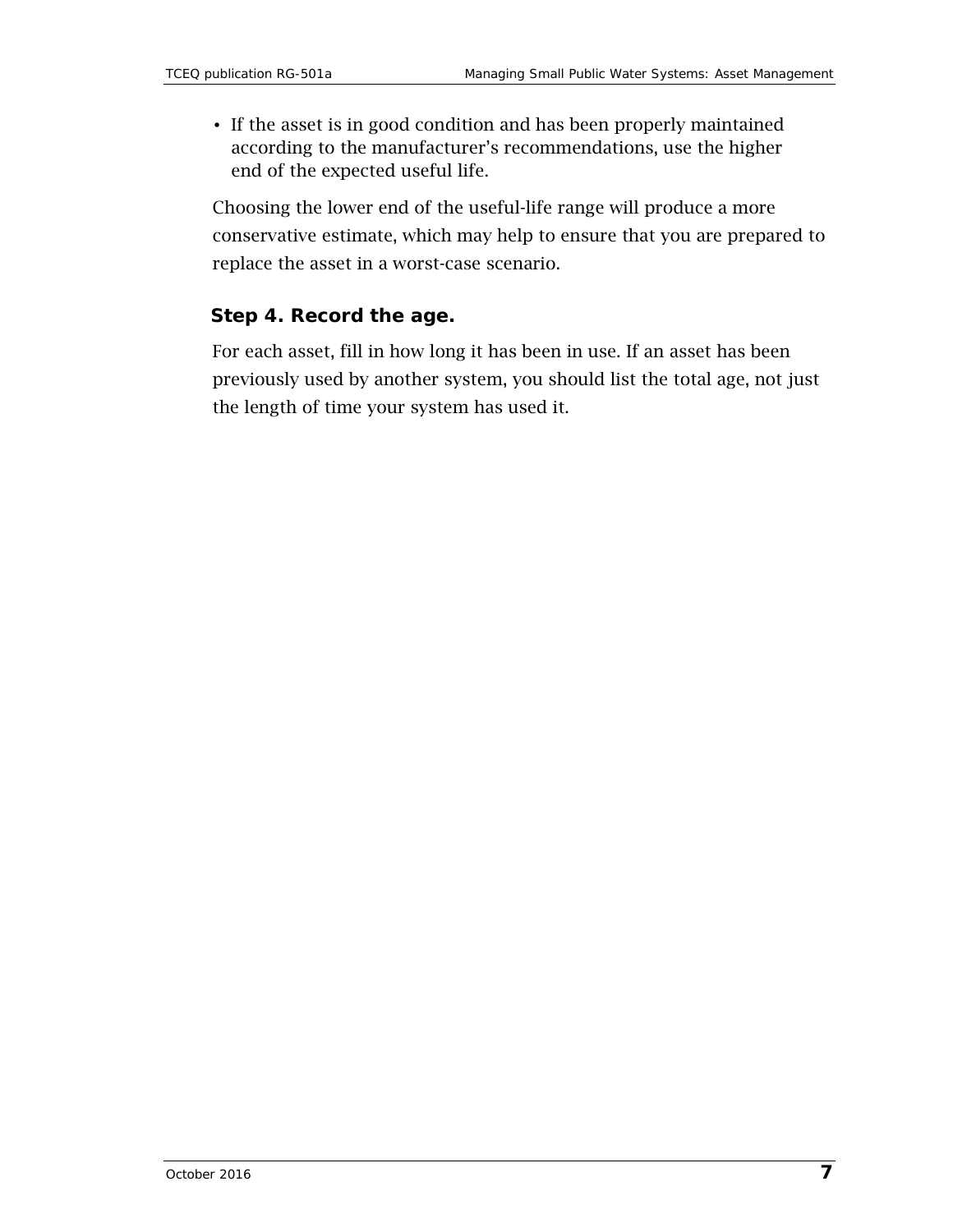#### Table 1. Estimated Useful Life Span for Standard Equipment

| Asset                                  | <b>Expected Useful Life</b><br>(years) |
|----------------------------------------|----------------------------------------|
| <b>Backflow prevention</b>             | $8 - 15$                               |
| <b>Blow-off valves</b>                 | $35 - 40$                              |
| <b>Buildings</b>                       | around 30                              |
| Chlorination or disinfection equipment | $10 - 15$                              |
| Computers                              | around 5                               |
| Distribution pipes                     | $35 - 40$                              |
| Electrical systems                     | $7 - 10$                               |
| Fencing                                | $10 - 20$                              |
| Galleries and tunnels                  | $30 - 40$                              |
| Generators                             | $10 - 20$                              |
| Hydrants                               | around 40                              |
| Intake structures                      | $35 - 45$                              |
| Lab and monitoring equipment           | $5 - 7$                                |
| Landscaping and grading equipment      | around 40                              |
| Meters                                 | $10 - 15$                              |
| Office furniture and supplies          | around 10                              |
| Other treatment equipment              | $10 - 15$                              |
| Pumps                                  | $10 - 15$                              |
| Service lines                          | around 30                              |
| Storage tanks                          | around 30                              |
| Tools and shop equipment               | $10 - 15$                              |
| <b>Transmission mains</b>              | $35 - 40$                              |
| Transportation equipment               | around 10                              |
| <b>Valves</b>                          | $35 - 40$                              |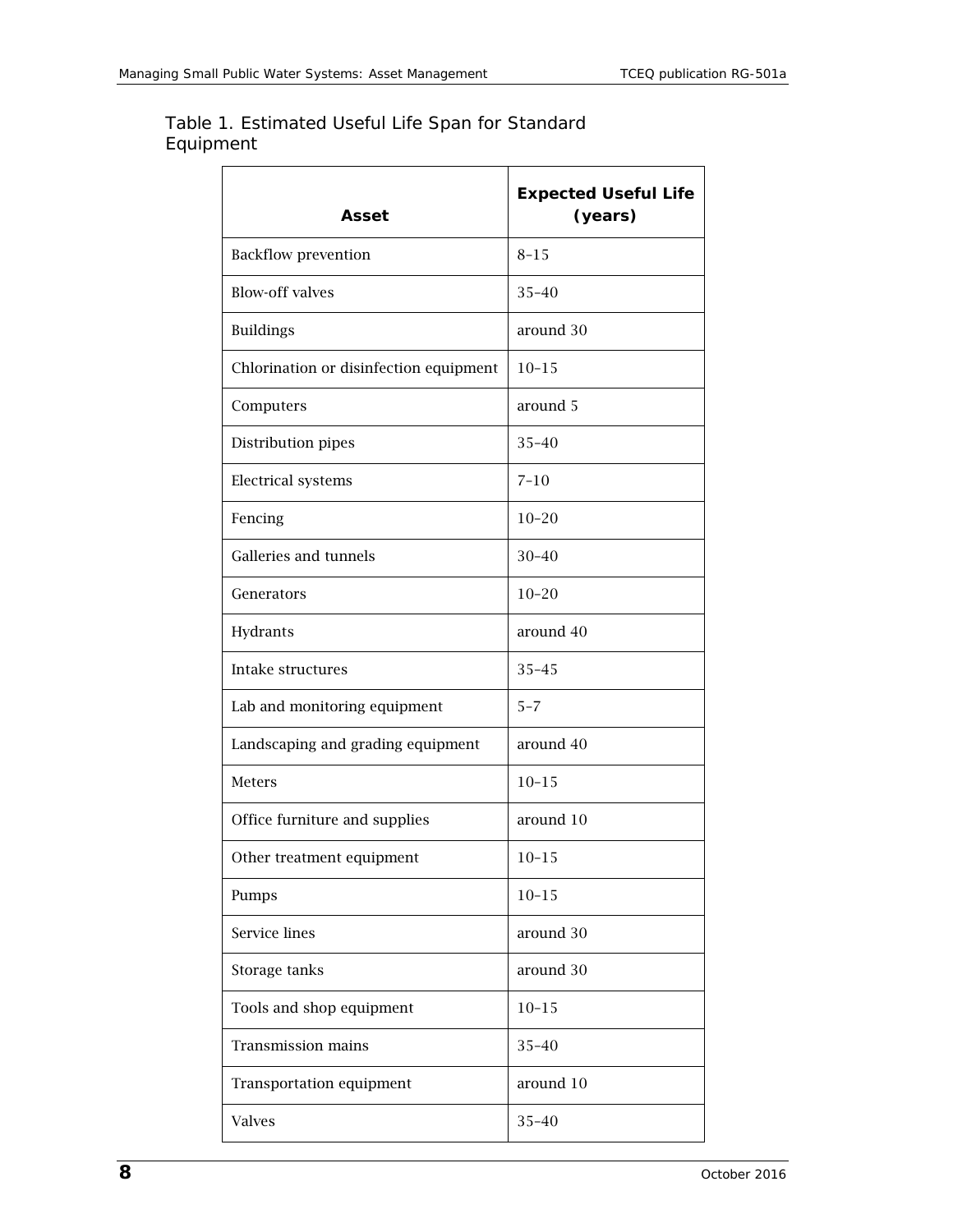#### **Step 5. Calculate the remaining useful life.**

For each asset, calculate the remaining useful life by subtracting its age (column 4) from its adjusted useful life (column 3).

#### **Step 6. Calculate the expected replacement year.**

For each asset, calculate the expected replacement year by adding the remaining useful life (column 5) to the current year.

#### **Step 7. Calculate the cost to replace.**

You can calculate your estimate on the cost of buying and installing a new piece of equipment based on:

- your knowledge from completing similar projects,
- information from a neighboring system that has done similar work, or
- bids from vendors.

When estimating the cost of replacing each asset, bear in mind the expected replacement year, because inflation can affect replacement costs. It is a challenge to place a specific value on future costs, because we cannot predict changes in the economy. For assets that have a remaining useful life of more than 10 years, the system should consider the average inflation rate over a 10-year period, or set aside some reserve funding to account for inflation.

Generally the best way to obtain an estimate of the inflation cost per year is to use a federal, state or locally established inflation rate, if available. Local economic-development corporations, along with local universities, are a good source for local inflation rates. The Texas comptroller's website, at [<comptroller.texas.gov>](http://comptroller.texas.gov/), has information on inflation rates, as does the U.S. Bureau of Labor Statistics, on its Consumer Price Index web page at [<www.bls.gov>](http://www.bls.gov/) and select "Subjects."

If you are unable to obtain this information from your local economicdevelopment corporation or those government sources, we suggest you use an average inflation rate of 5 percent per year.

#### **Step 8. Set the priority level.**

For each asset, consider: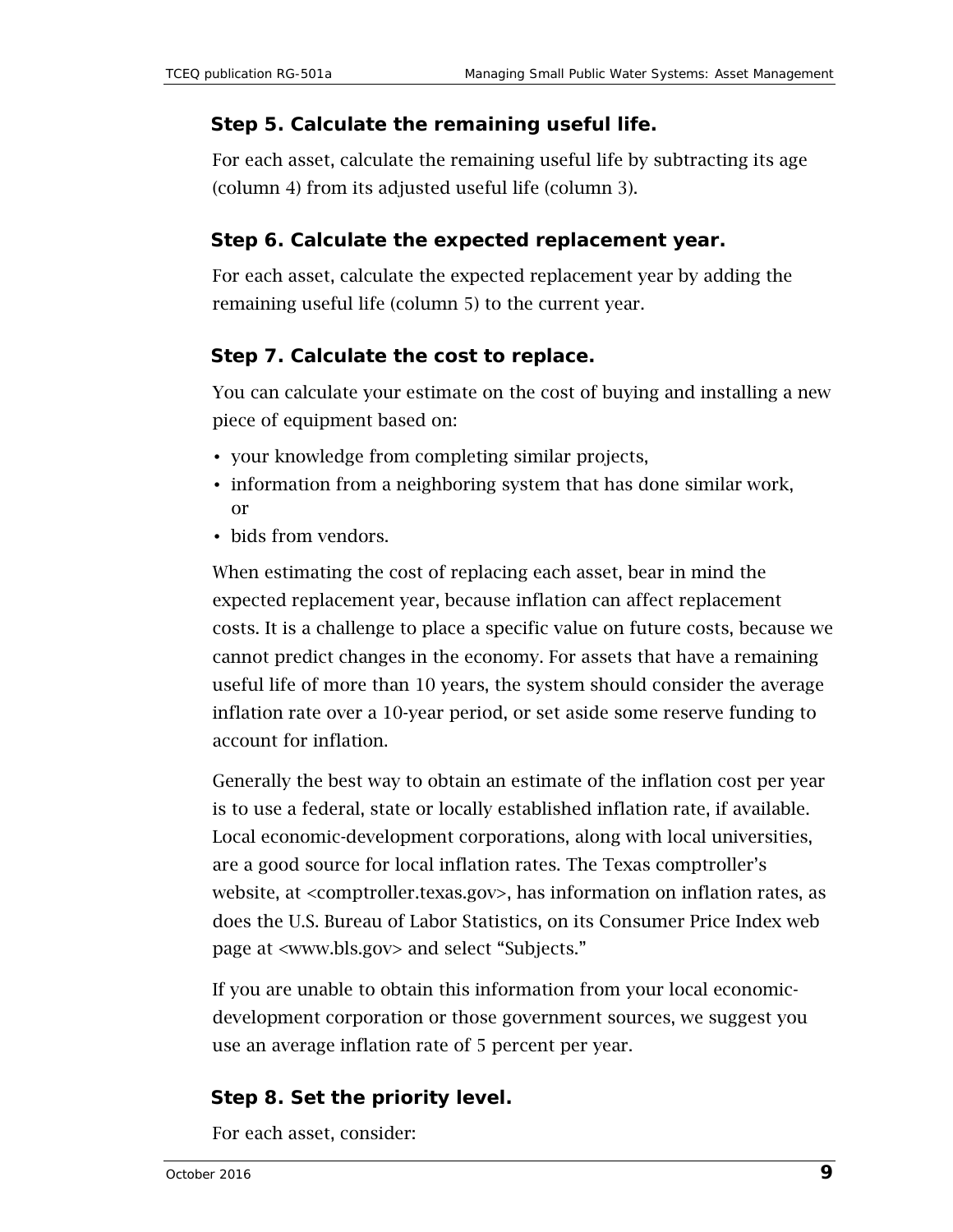- how critical it is to the operation of your system,
- its remaining useful life,
- the availability of other assets to replace it or be used as a backup for it,
- its maintenance history, and
- any other factors important in evaluating its priority for receiving funding.

Rank each asset from "1" to "5," where "1" is the highest priority and "5" is the lowest. Use the information provided in Table 2, Prioritization Rating, to determine how each asset should be rated. Because there are only five priority levels, some assets will have the same priority level.

When ranking assets, keep in mind that assets in the following three categories should be assigned a higher priority:

- Assets with a shorter remaining useful life, because you will need to rehabilitate or replace them relatively soon. How likely is it that the asset will fail? Base this evaluation on the asset's age, condition, and failure history.
- Assets that are *critical* to your operation, because of the system's responsibility for protecting public health.
- Assets for which your system has less redundancy, because the system would have trouble operating without them.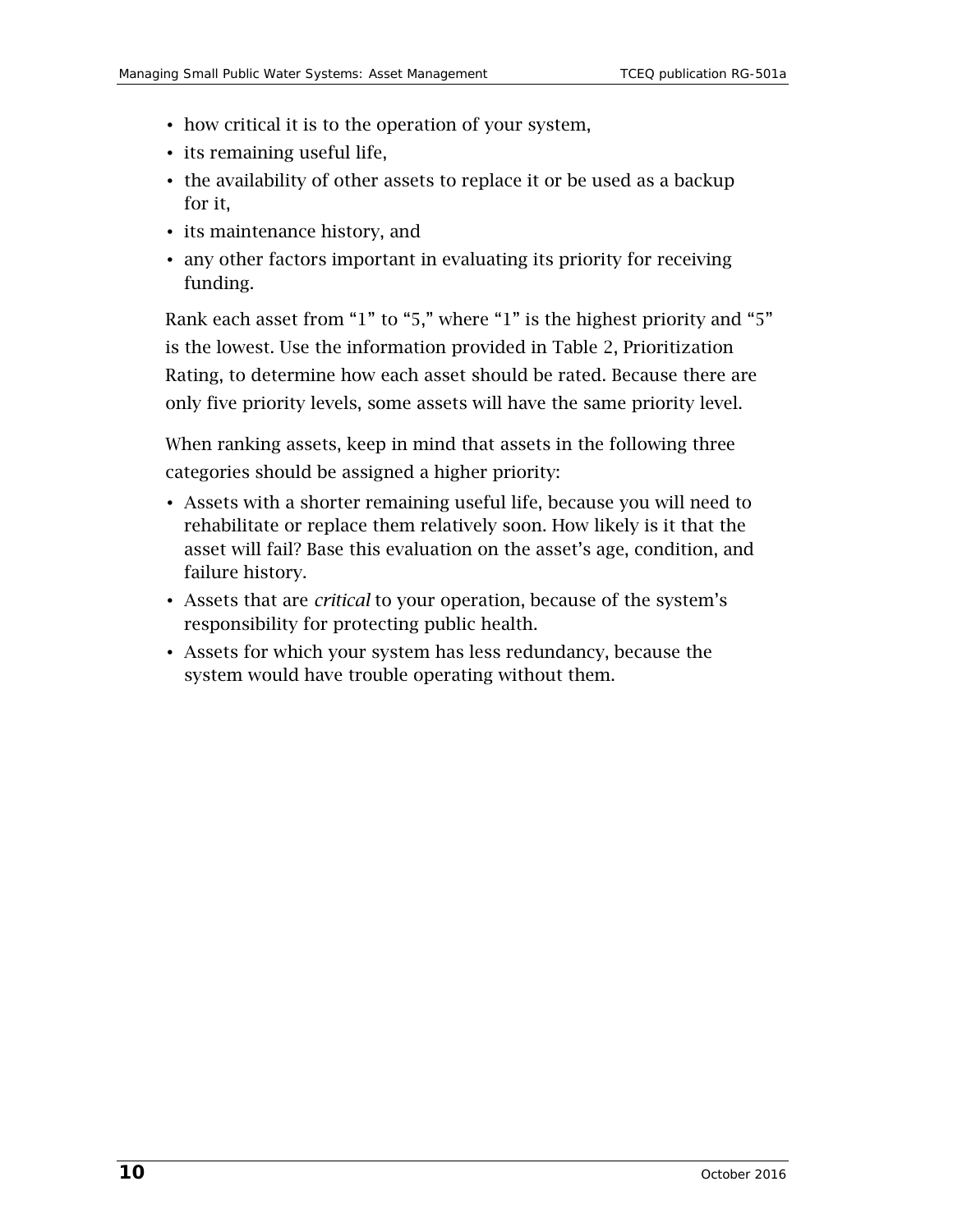#### Table 2. Prioritization Rating

| Description                                                                                                                                                                                                                                                                                                                                                                 | Prioritization<br>Rating |
|-----------------------------------------------------------------------------------------------------------------------------------------------------------------------------------------------------------------------------------------------------------------------------------------------------------------------------------------------------------------------------|--------------------------|
| Effective life exceeded and/or excessive maintenance<br>cost incurred. A high risk of breakdown or imminent<br>failure with serious impact on performance. No<br>additional life expectancy; immediate replacement or<br>rehabilitation needed. Asset is highly critical to<br>infrastructure of system and in providing safe drinking<br>water and maintaining compliance. |                          |
| Very near end of physical life. Substantial ongoing<br>maintenance with short, recurrent maintenance levels<br>required to keep the asset operational. Unplanned<br>corrective maintenance is common. Renewal<br>(refurbishment or replacement) is expected within the<br>next year or two.                                                                                 | $\mathbf 2$              |
| Asset functions but requires a sustained high level of<br>maintenance to remain operational. Shows substantial<br>wear and is likely to cause significant performance<br>deterioration. Renewal (refurbishment or replacement)<br>is expected within the next two to three years.                                                                                           | 3                        |
| Asset is sound and well-maintained but may be showing<br>some signs of wear. Delivers full efficiency with little or<br>no performance deterioration. Virtually all maintenance<br>is planned and preventive. At worst, only minor repair<br>might be needed at this time.                                                                                                  |                          |
| Asset is like new, fully operable, and well-maintained,<br>and performs consistently at or above current<br>standards. Little wear shown and no further action<br>required.                                                                                                                                                                                                 |                          |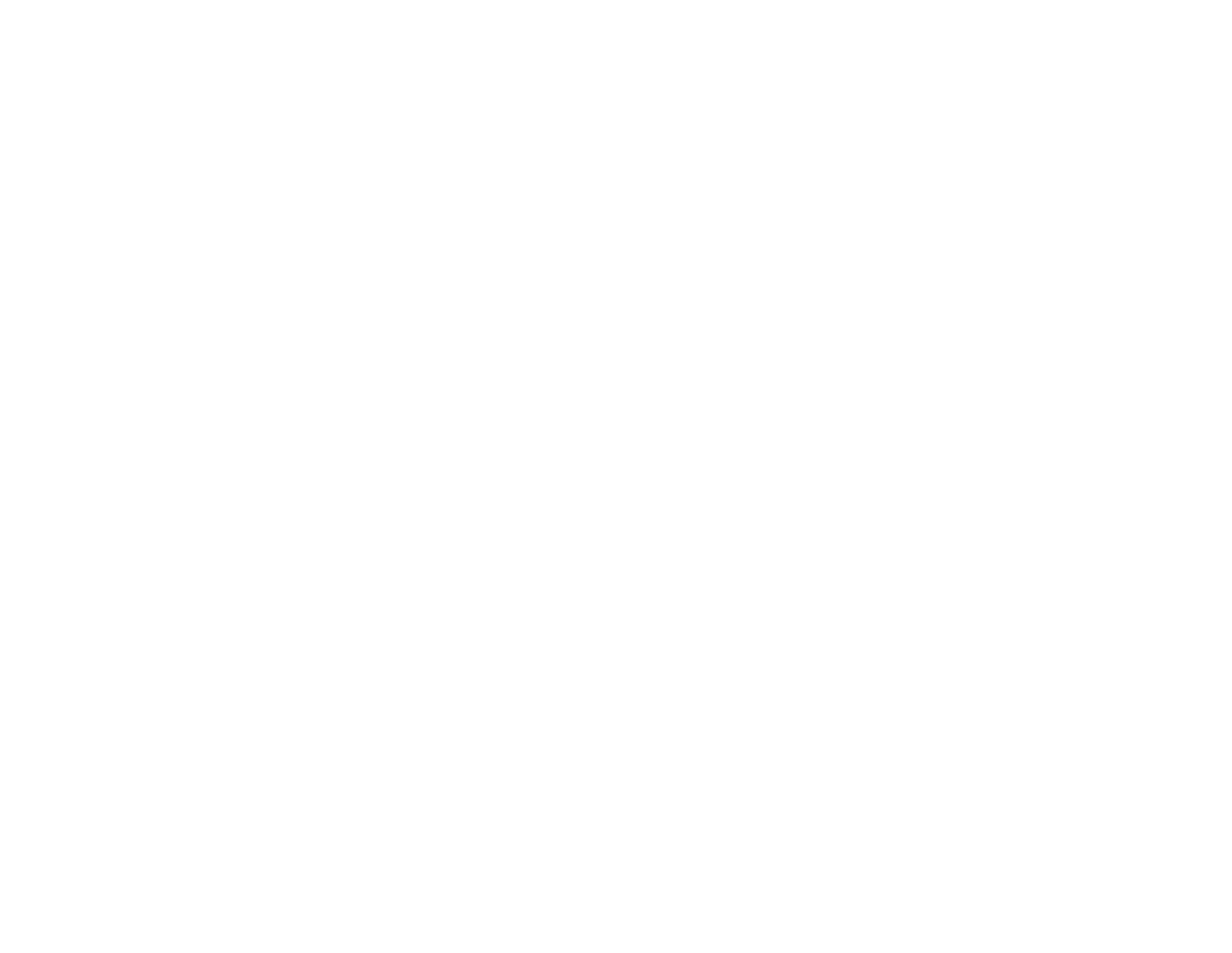### MANAGING SMALL PUBLIC WATER SYSTEMS: ASSET MANAGEMENT Worksheet 1−System Inventory and Prioritization

[This worksheet is designed to help you inventory and prioritize your water system's assets. Make copies if additional pages are needed.]

<span id="page-12-0"></span>

|                                                   | <b>Q</b> Initial Inventory      |                                                        |                      | $\Box$ Update                                    |                                       |                                     |                                                |
|---------------------------------------------------|---------------------------------|--------------------------------------------------------|----------------------|--------------------------------------------------|---------------------------------------|-------------------------------------|------------------------------------------------|
| 1.<br>Asset and<br><b>Year Installed</b>          | 2.<br>Redundancy                | 3.<br><b>Expected</b><br><b>Useful Life</b><br>(years) | 4.<br>Age<br>(years) | 5.<br>Remaining<br><b>Useful Life</b><br>(years) | 6.<br>Expected<br>Replacement<br>Year | 7.<br>Cost to<br>Replace<br>$($ \$) | 8.<br><b>Priority</b><br>(1 to 5,<br>high-low) |
| Example:<br>Well 1 pump<br>(25 hp, 200 gpm), 2003 | Backup pump<br>(25 hp, 200 gpm) | 15                                                     | $\boldsymbol{9}$     | 6                                                | 2019                                  | \$35,000                            | $\overline{4}$                                 |
|                                                   |                                 |                                                        |                      |                                                  |                                       |                                     |                                                |
|                                                   |                                 |                                                        |                      |                                                  |                                       |                                     |                                                |
|                                                   |                                 |                                                        |                      |                                                  |                                       |                                     |                                                |
|                                                   |                                 |                                                        |                      |                                                  |                                       |                                     |                                                |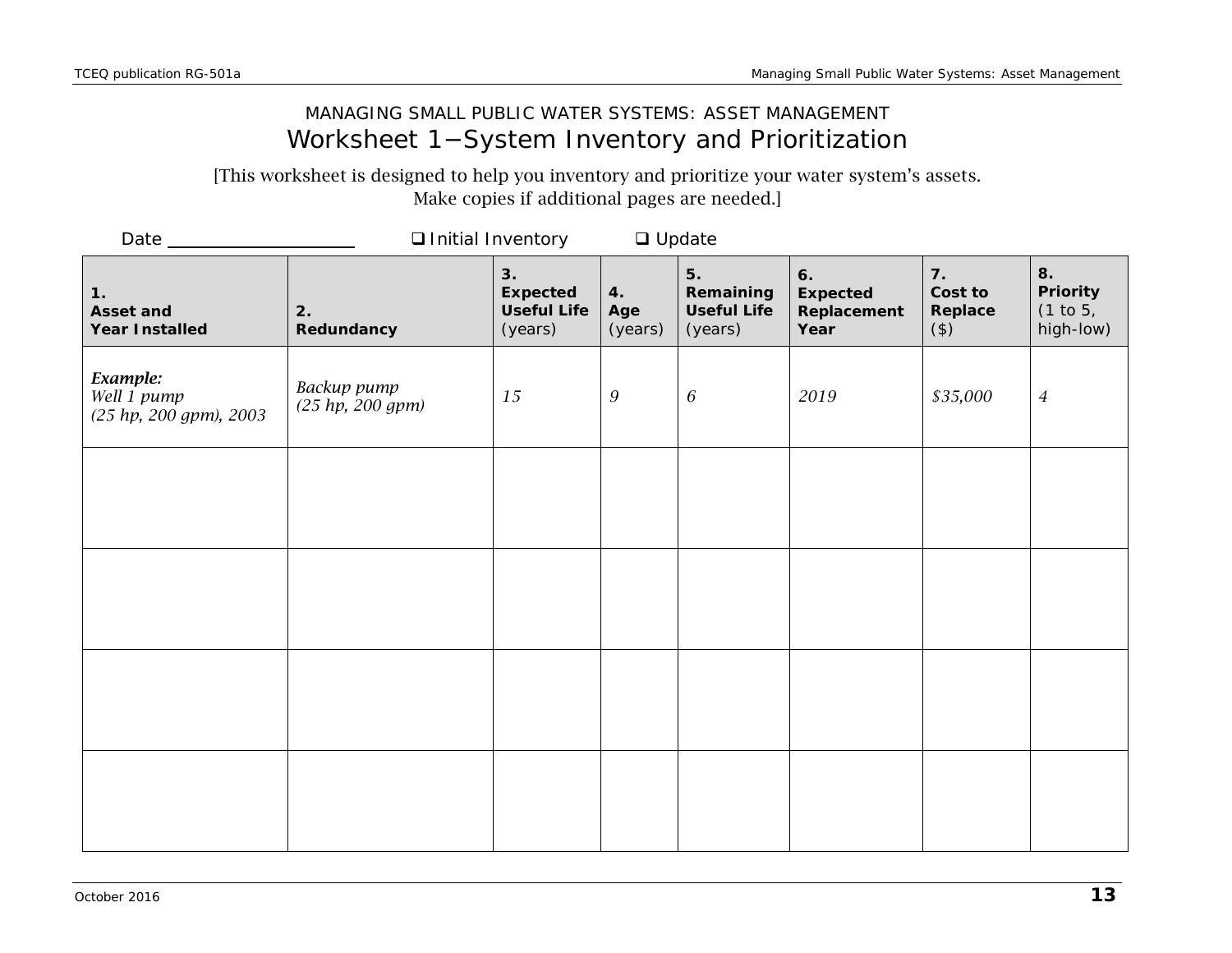#### Managing Small Public Water Systems: Asset Management **TCEQ** publication RG-501a

| 1.<br>Asset and<br><b>Year Installed</b> | 2.<br>Redundancy | 3.<br><b>Expected</b><br><b>Useful Life</b><br>(years) | 4.<br>Age<br>(years) | 5.<br>Remaining<br><b>Useful Life</b><br>(years) | 6.<br><b>Expected</b><br>Replacement<br>Year | 7.<br>Cost to<br>Replace<br>$($ \$) | 8.<br>Priority<br>(1 to 5,<br>high-low) |
|------------------------------------------|------------------|--------------------------------------------------------|----------------------|--------------------------------------------------|----------------------------------------------|-------------------------------------|-----------------------------------------|
|                                          |                  |                                                        |                      |                                                  |                                              |                                     |                                         |
|                                          |                  |                                                        |                      |                                                  |                                              |                                     |                                         |
|                                          |                  |                                                        |                      |                                                  |                                              |                                     |                                         |
|                                          |                  |                                                        |                      |                                                  |                                              |                                     |                                         |
|                                          |                  |                                                        |                      |                                                  |                                              |                                     |                                         |
|                                          |                  |                                                        |                      |                                                  |                                              |                                     |                                         |
|                                          |                  |                                                        |                      |                                                  |                                              |                                     |                                         |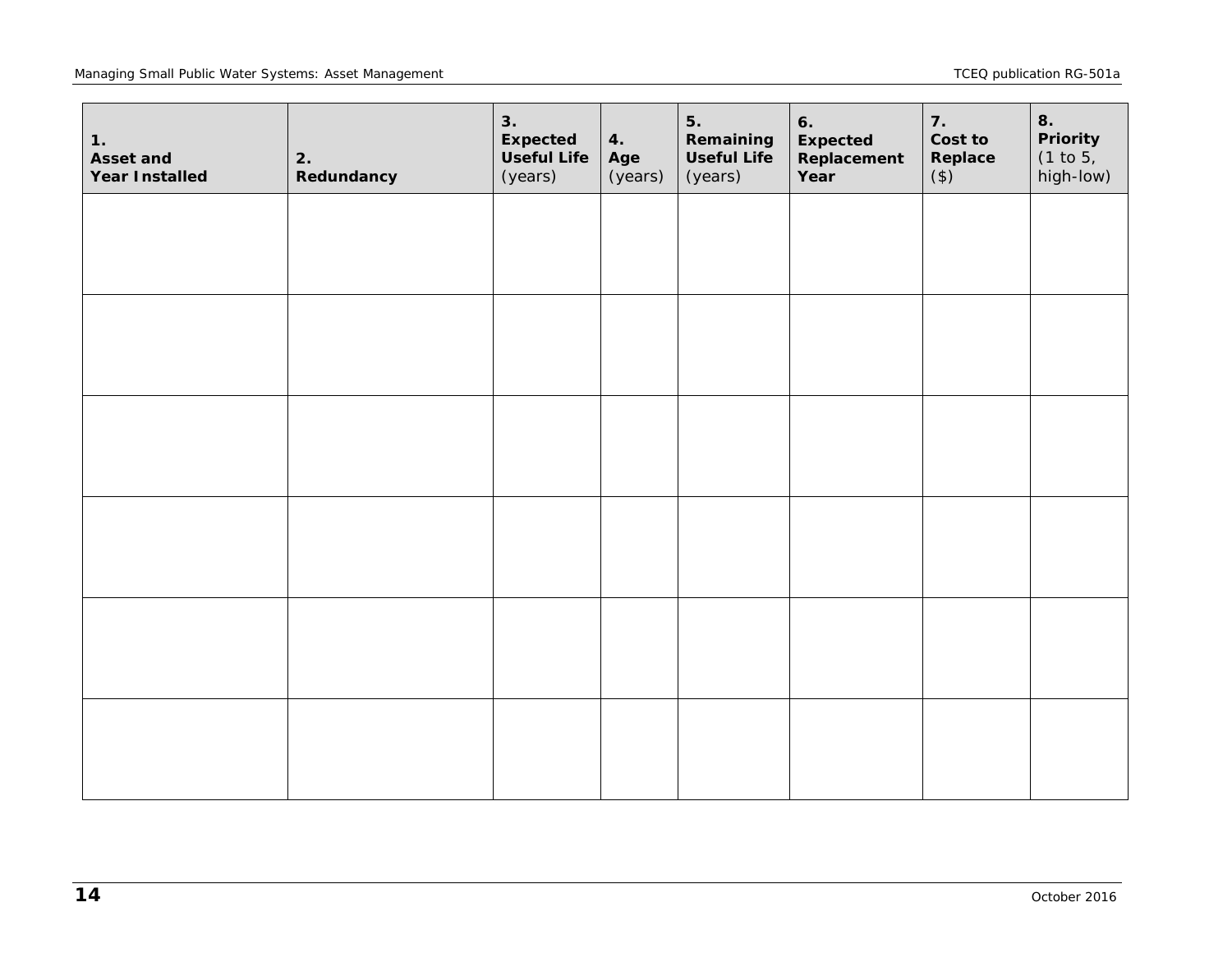# <span id="page-14-0"></span>**2. Develop a Comprehensive Plan**

Use Worksheet 2−Comprehensive Planning, at the end of this section to generate a cost-management plan for your system's assets.

Adapted from an EPA worksheet, our worksheet is a tool to assist in identifying the funding and other resources required for long-term, continued operation.

## **Fill Out Worksheet 2−Comprehensive Planning**

Before you begin to fill in the columns on the worksheet, fill in the date, and check the appropriate box to indicate whether you are generating the first comprehensive plan for your water system's assets or updating an earlier plan.

You should update this worksheet at least once a year. You can either make minor adjustments to the worksheet as the condition of your assets change, or start a new worksheet each year.

#### **Step 1. List your prioritized assets.**

List the assets from Worksheet 1, with the highest-priority (lowest numbered) assets first. If you plan to drill a new well, include it as an asset (for example, New Well #5).

#### **Step 2. List repair and replacement activities.**

For each asset, list the rehabilitation, repair, and replacement activities that you expect to perform over the next five years. If you plan to drill a new well, state "drill a new well." Include enough detail for each activity so that you can determine its cost. Be sure to include anticipated employee costs.

#### **Step 3. Estimate years until action is needed.**

For each activity, fill in the number of years before you will need to perform that task. For annual activities, enter "1." For replacement activities, enter the remaining useful life you estimated in column 5 of Worksheet 1.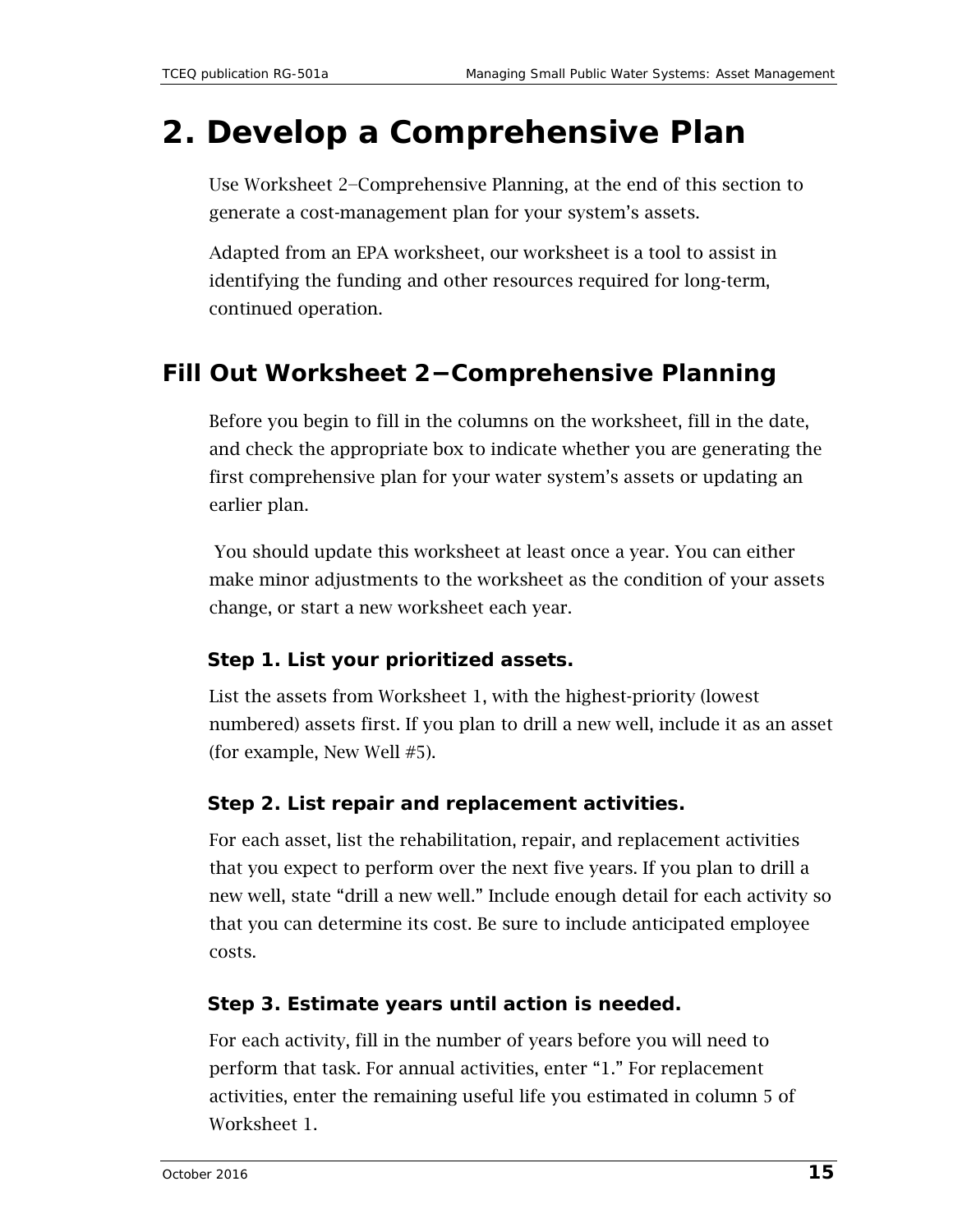#### **Step 4. Estimate cost.**

Fill in the expected cost for each activity. Make sure it's the complete cost, including preparation, cleanup, removal, and disposal of any waste.

If you expect to sell an asset at the end of its useful life, subtract the estimated sale price from the cost of a new item, and enter the difference.

### **Step 5. Calculate the financial reserve required per year.**

For each asset, calculate the reserve required by dividing the cost by the years until the action will be needed. This is the estimated amount of money that your public water system needs to set aside per year ("Reserve Required per Year" on the worksheet) for that asset.

#### **Step 6. Calculate the total financial reserve required in the current year.**

Add the reserves required per year for each item to calculate the total reserve required in the current year. This is the estimated amount of money that your system needs to set aside, starting this current year, in order to pay for all of the rehabilitation and replacement.

### **Step 7. Repeat the process for the next four years.**

To create a five-year plan, you should complete a separate comprehensive planning worksheet for each of the next four years. This will allow you to compare how much reserve money will be required if the cost is spread out over a longer period of time.

You can then use this information to determine whether a potential rate increase, customer surcharge, state or federal grant or loan, or other source of funding will be required.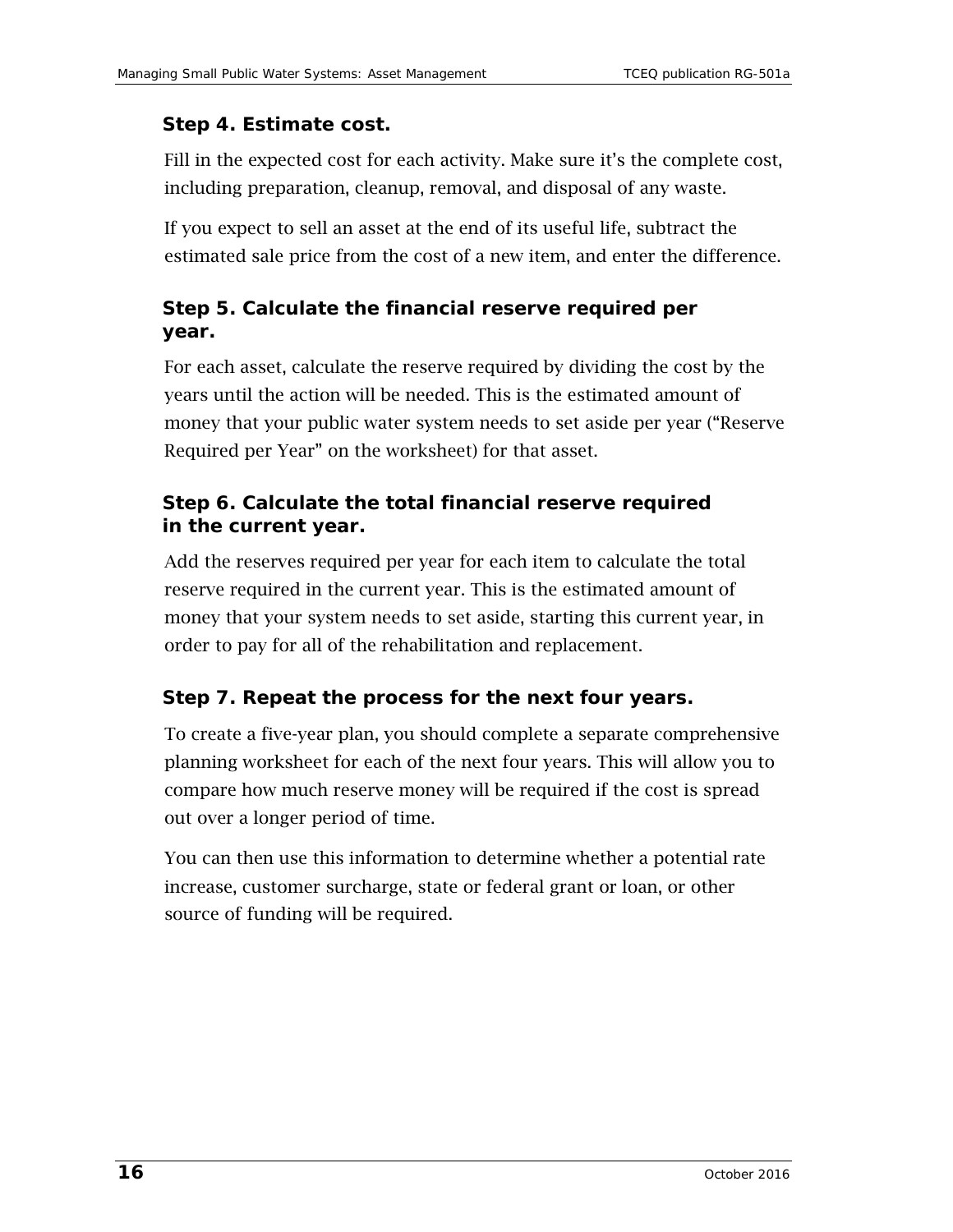### MANAGING SMALL PUBLIC WATER SYSTEMS: ASSET MANAGEMENT Worksheet 2−Comprehensive Planning

[This worksheet is designed to help you generate a comprehensive plan for maintaining your water system's assets. Make copies if additional pages are needed.]

<span id="page-16-0"></span>

| Date _________                                                  | □ Initial Plan          | $\Box$ Update                                                 |                     |                                                                 |
|-----------------------------------------------------------------|-------------------------|---------------------------------------------------------------|---------------------|-----------------------------------------------------------------|
| 1.<br><b>Asset</b><br>(list from highest<br>to lowest priority) | 2.<br>Activity          | 3.<br><b>Years until</b><br><b>Action Is</b><br><b>Needed</b> | 4.<br>$Cost$ $(\$)$ | 5. Reserve<br>Required<br>per Year (\$)<br>(No. $4 \div$ No. 3) |
| Example:<br>1. Chlorinator                                      | Replace                 | $\sqrt{2}$                                                    | \$6,000             | \$3,000                                                         |
|                                                                 | Purchase redundant unit | $\sqrt{3}$                                                    | \$6,000             | \$2,000                                                         |
|                                                                 |                         |                                                               |                     |                                                                 |
|                                                                 |                         |                                                               |                     |                                                                 |
|                                                                 |                         |                                                               |                     |                                                                 |
|                                                                 |                         |                                                               |                     |                                                                 |
|                                                                 |                         |                                                               |                     |                                                                 |
|                                                                 |                         |                                                               |                     |                                                                 |
|                                                                 |                         |                                                               |                     |                                                                 |
|                                                                 |                         |                                                               |                     |                                                                 |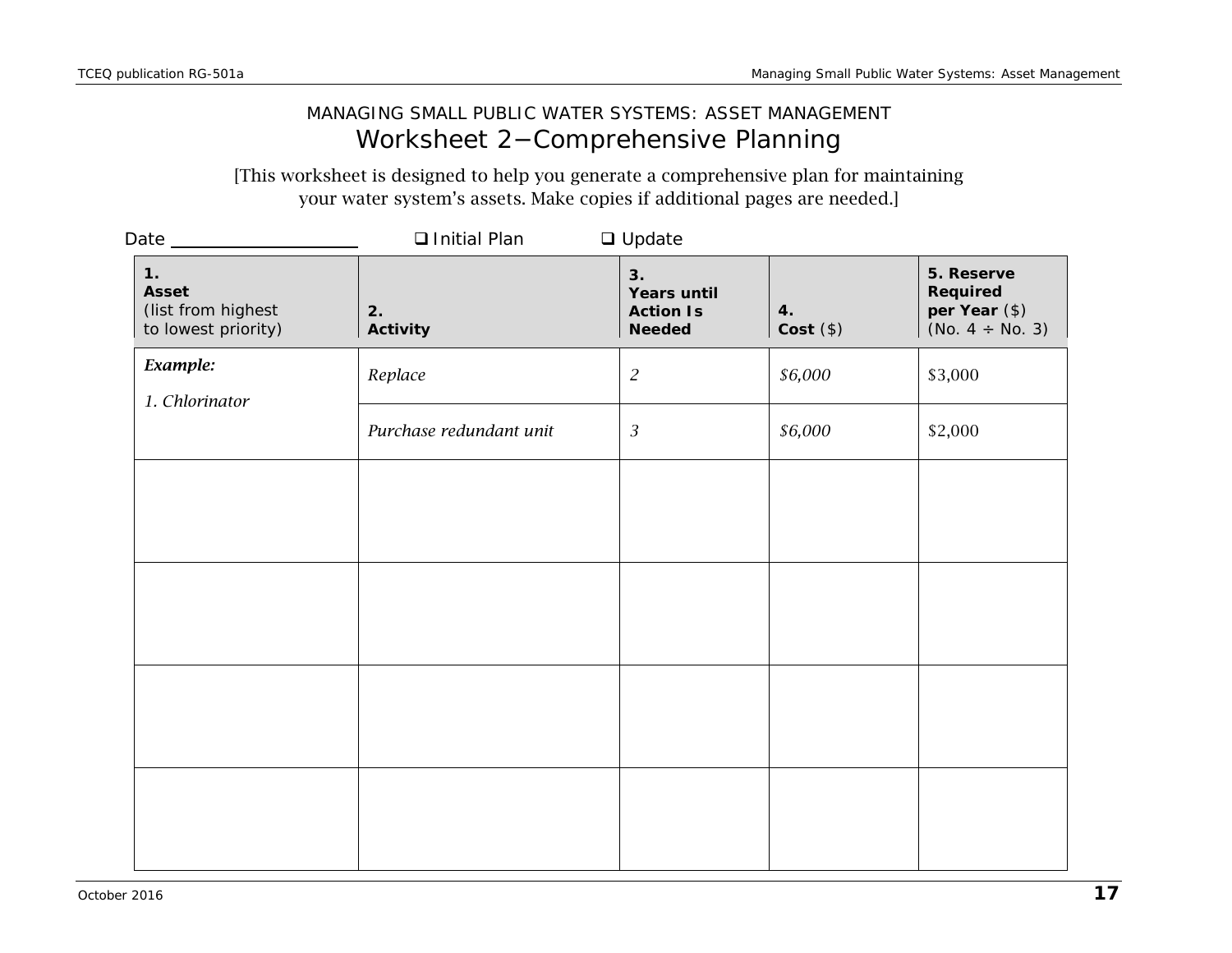| 1.<br><b>Asset</b><br>(list from highest<br>to lowest priority) | 2.<br>Activity | 3.<br><b>Years until</b><br><b>Action Is</b><br><b>Needed</b> | 4.<br>$Cost$ (\$) | 5. Reserve<br>Required<br>per Year (\$)<br>(No. $4 \div$ No. 3) |
|-----------------------------------------------------------------|----------------|---------------------------------------------------------------|-------------------|-----------------------------------------------------------------|
|                                                                 |                |                                                               |                   |                                                                 |
|                                                                 |                |                                                               |                   |                                                                 |
|                                                                 |                |                                                               |                   |                                                                 |
|                                                                 |                |                                                               |                   |                                                                 |
|                                                                 |                |                                                               |                   |                                                                 |
|                                                                 |                |                                                               |                   |                                                                 |
|                                                                 |                |                                                               |                   |                                                                 |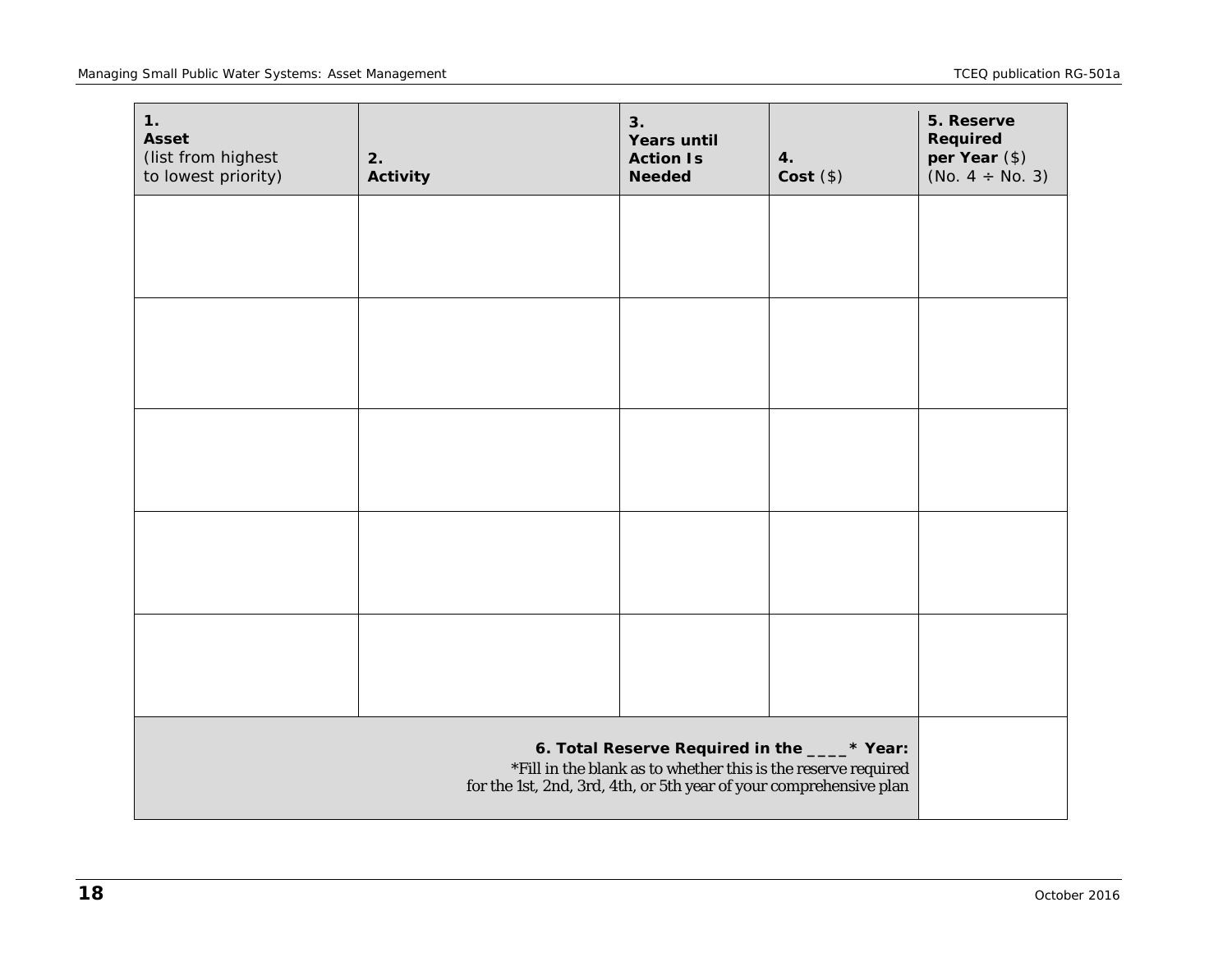# <span id="page-18-0"></span>**3. Calculate Your Budget**

Use Worksheet 3−Annual Budget worksheet at the end of this section to calculate an annual budget for your water system.

## **Fill Out Worksheet 3−Annual Budget**

Before you begin to fill in the columns on the worksheet, fill in the date, indicate the fiscal year that the budget covers, and check the appropriate box to indicate whether you are generating the first budget for your water system or updating an earlier budget.

You should update this worksheet at least once a year. You can either make minor adjustments to the worksheet as the condition of your assets changes, or start a new worksheet each year.

#### **Step 1. List your revenues.**

- In the "Revenues" column, list all your water system's revenue sources and the dollar amount each source is expected to provide in the coming fiscal year.
- In the space labeled "Water Charges," enter the revenue you expect to generate from the sale of water.
- For "Fees and Service Charges," list all late fees, fees for establishing and transferring service, impact fees, and other fees.
- In the "Interest" space, enter any interest you expect to accrue on the water system's investments.
- If your water system has other sources of income not listed on the worksheet, enter them in the blank lines below "Other".
- Calculate your total annual revenue by adding all the revenues you listed. Enter this number in the box labeled "1. Total Annual Revenue."

#### **Step 2. List your expenses.**

- In the "Expenses" column, list the sources of your water system's expenses and the dollar amount each source is expected to draw in the coming fiscal year.
- If your water system has other general expenses not listed on the worksheet, enter them in the blank lines below "Other".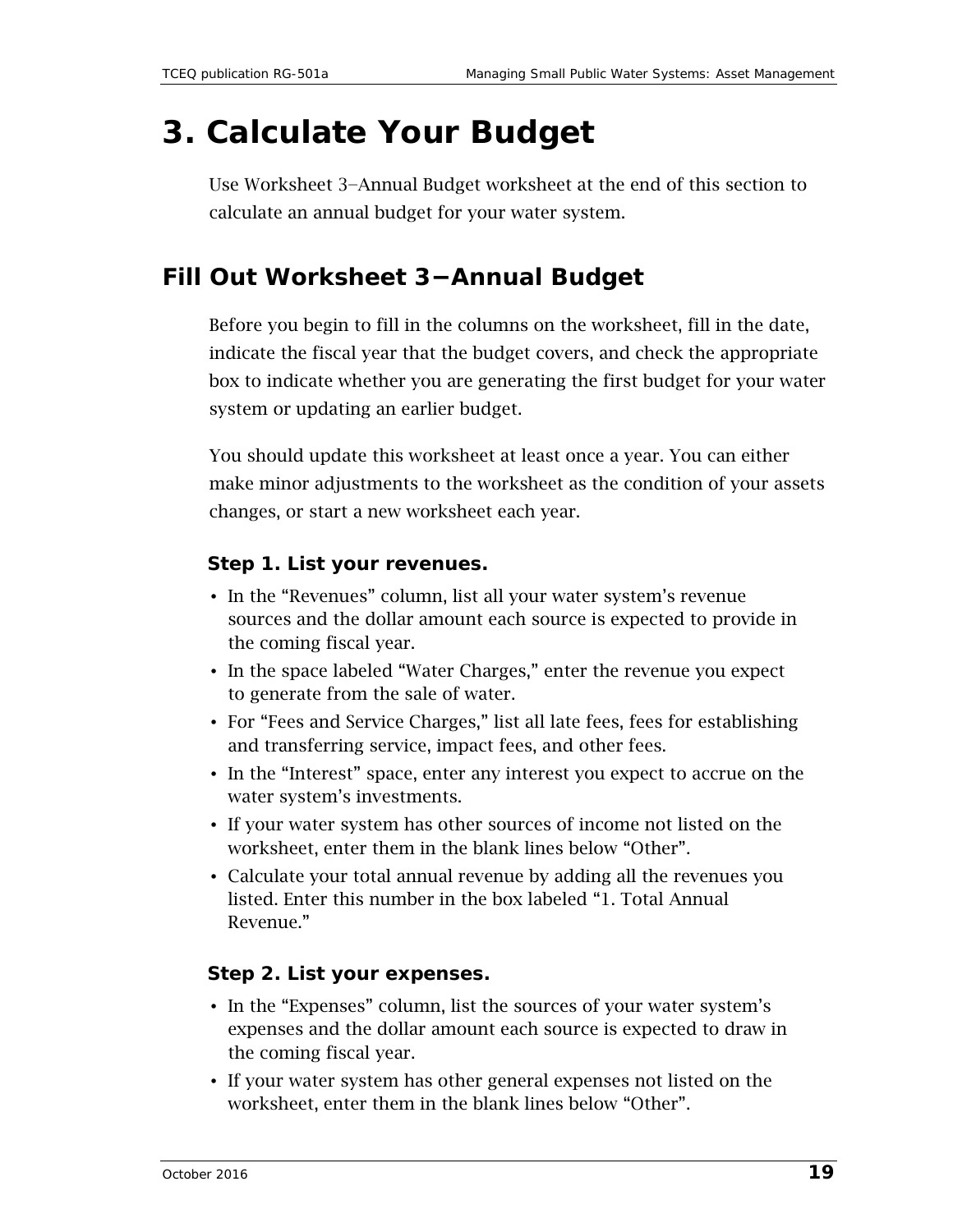• Calculate your total annual expenses by adding all the expenses you listed. Enter this number in the box labeled "2. Total Expenses."

#### **Step 3. Calculate your net income.**

Calculate your net income by subtracting your expenses from your revenue. Enter this number in the boxes labeled "3. Net Income."

#### **Step 4. Enter your net income.**

Transfer the result of box 3 to the box labeled "4. Net Income."

#### **Step 5. Enter your total required reserves.**

In the "Total Required Reserves" (box 5), insert the amount of total reserves in the current year from Worksheet 2−Comprehensive Planning (line 6).

#### **Step 6. Calculate additional reserves needed now and into the future.**

Subtract your total required reserves (box 5) from your net income (box 4). Enter this number in the box labeled "6. Additional Reserves Needed."

If the result is a positive number, you have no shortfall to make up for and can set aside the required funds in a reserve account. If the result is a negative number, you should start planning ways to make up for the shortfall.

To make up for the needed resources, you might increase rates with the approval of the Public Utility Commission, charge customers a surcharge, or seek state or federal funding through grants or loans. The Texas Water Infrastructure Coordination Committee, described in Part E of this series, *Resources* (RG-501e), can help your system identify appropriate funding options.

#### **Step 7. Plan for the future.**

To get a picture of future financial needs, complete the budget worksheet for the next four years—or longer, depending on the system's needs. This will allow you to forecast expenditures for expensive repairs or replacement items, such as storage tanks, work trucks, or electronics.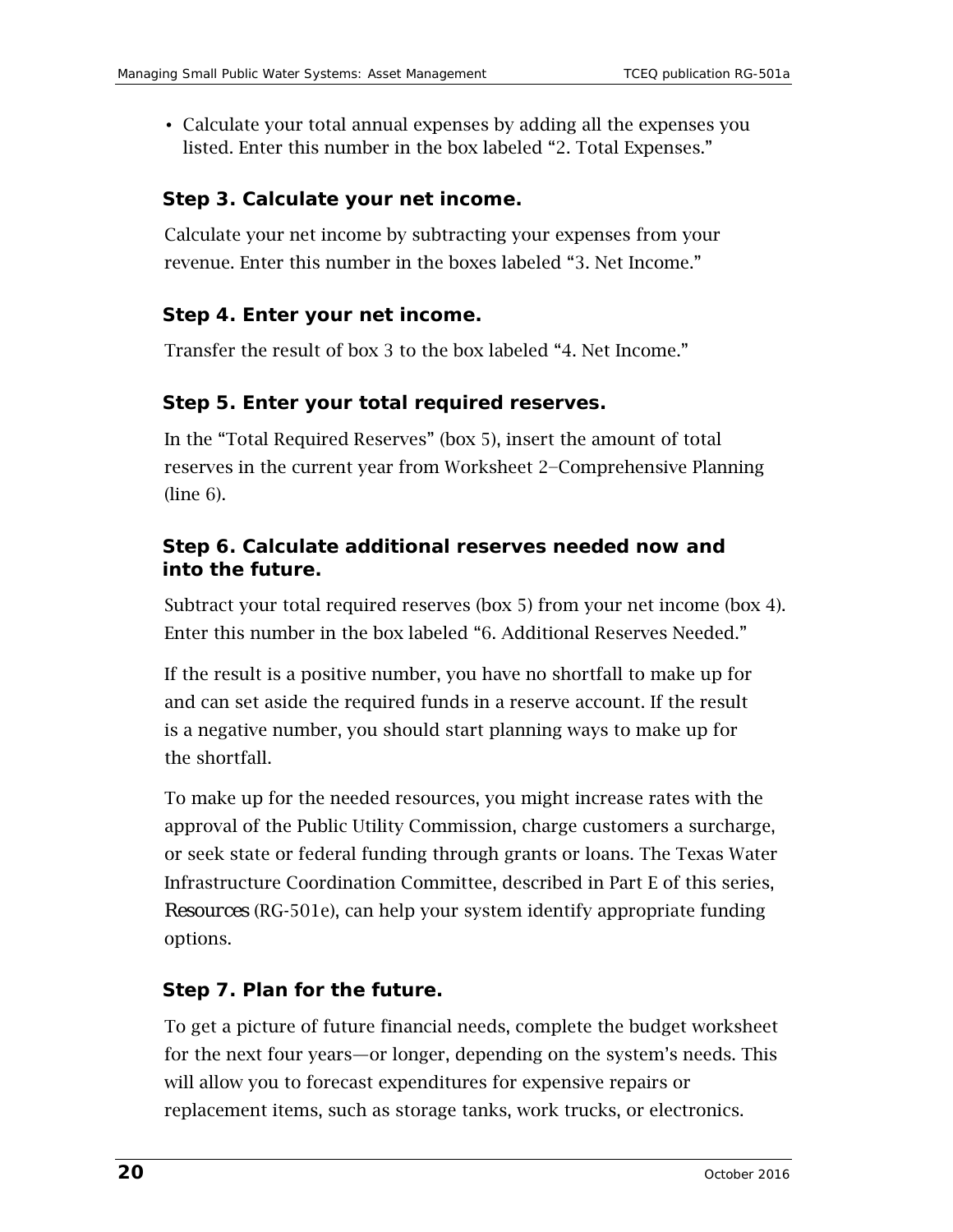By doing this, you can avoid drastic increases in rates, surcharges, or loans that the system may have to pay back for many years to come.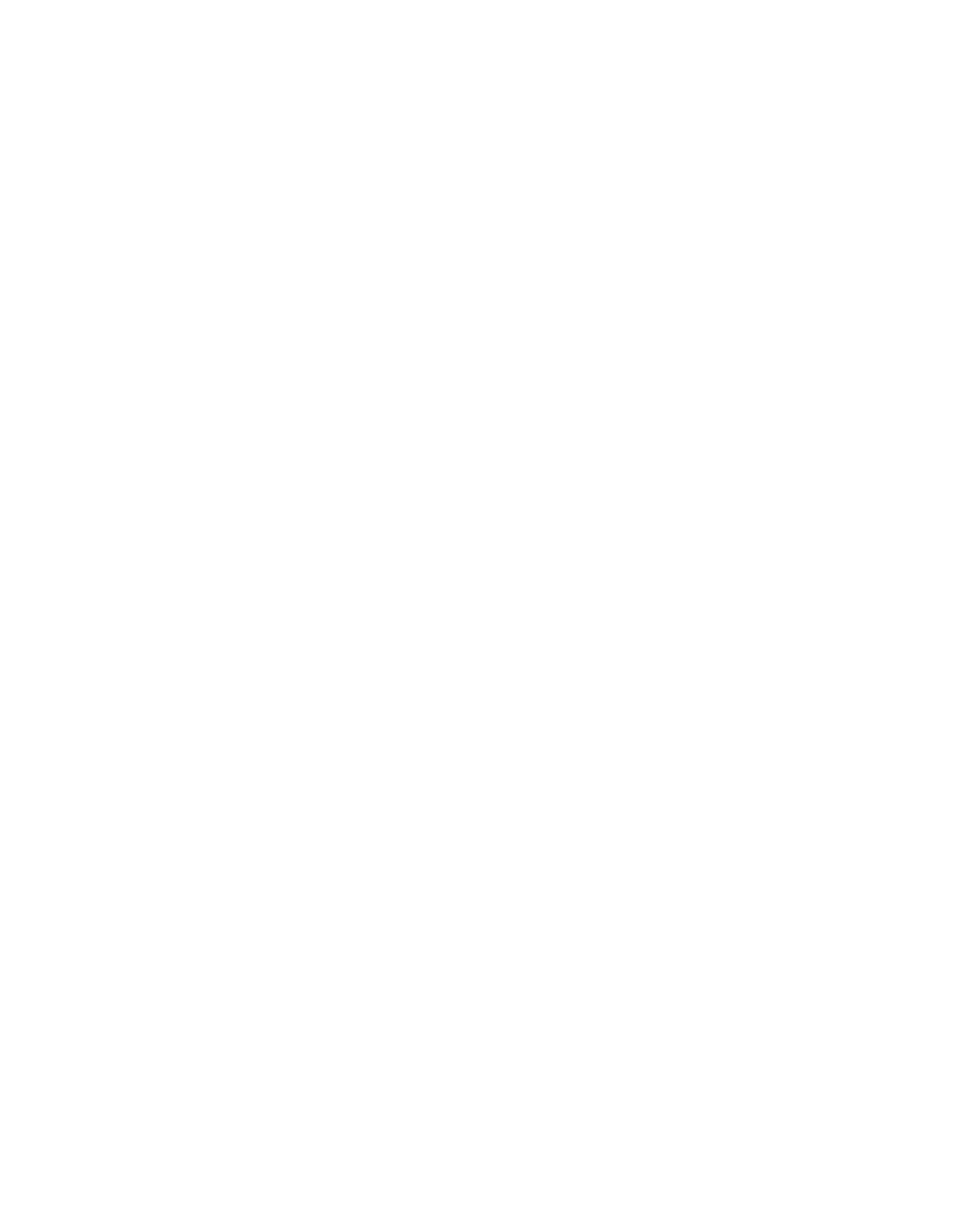### MANAGING SMALL PUBLIC WATER SYSTEMS: ASSET MANAGEMENT Worksheet 3−Annual Budget

[This worksheet is designed to help you identify your water system's revenues and expenses

and calculate your budget. Make copies if additional pages are needed.]

Date Fiscal Year of Budget

| □ Initial Budget                         | $\Box$ Update |                                                                                            |
|------------------------------------------|---------------|--------------------------------------------------------------------------------------------|
| <b>Revenues (Operating Income)</b>       |               | <b>Description</b>                                                                         |
| <b>Water Charges</b>                     |               | Revenue from the sale of water-<br>include all customers (actual or<br>projected receipts) |
| <b>Usage Fees and Service</b><br>Charges |               | Include late payments, forfeited<br>deposits, surcharges, impact fees,<br>tap fees, etc.   |
| <b>Reserve Interest Earned</b>           |               | Interest accrued from reserve<br>accounts or other investments                             |
| Other Income:                            |               |                                                                                            |
|                                          |               |                                                                                            |
|                                          |               |                                                                                            |
| 1. Total Annual Revenue                  | \$            |                                                                                            |
| <b>Expenses (Operating Costs)</b>        |               | <b>Description</b>                                                                         |
| <b>Regular Maintenance and</b><br>Repair |               | Cost of performing regular or<br>routine maintenance and repair on<br>equipment            |
| Utilities, Rent, and Other<br>Overhead   |               | Other overhead may include billing,<br>building maintenance, cleaning, etc.                |
|                                          |               |                                                                                            |
| <b>Salaries and Benefits</b>             |               | Include administrative and<br>operations staff                                             |
| <b>Operating Supplies</b>                |               | Operating supplies not classified<br>elsewhere                                             |
| <b>Equipment Leases</b>                  |               | Include all equipment leases                                                               |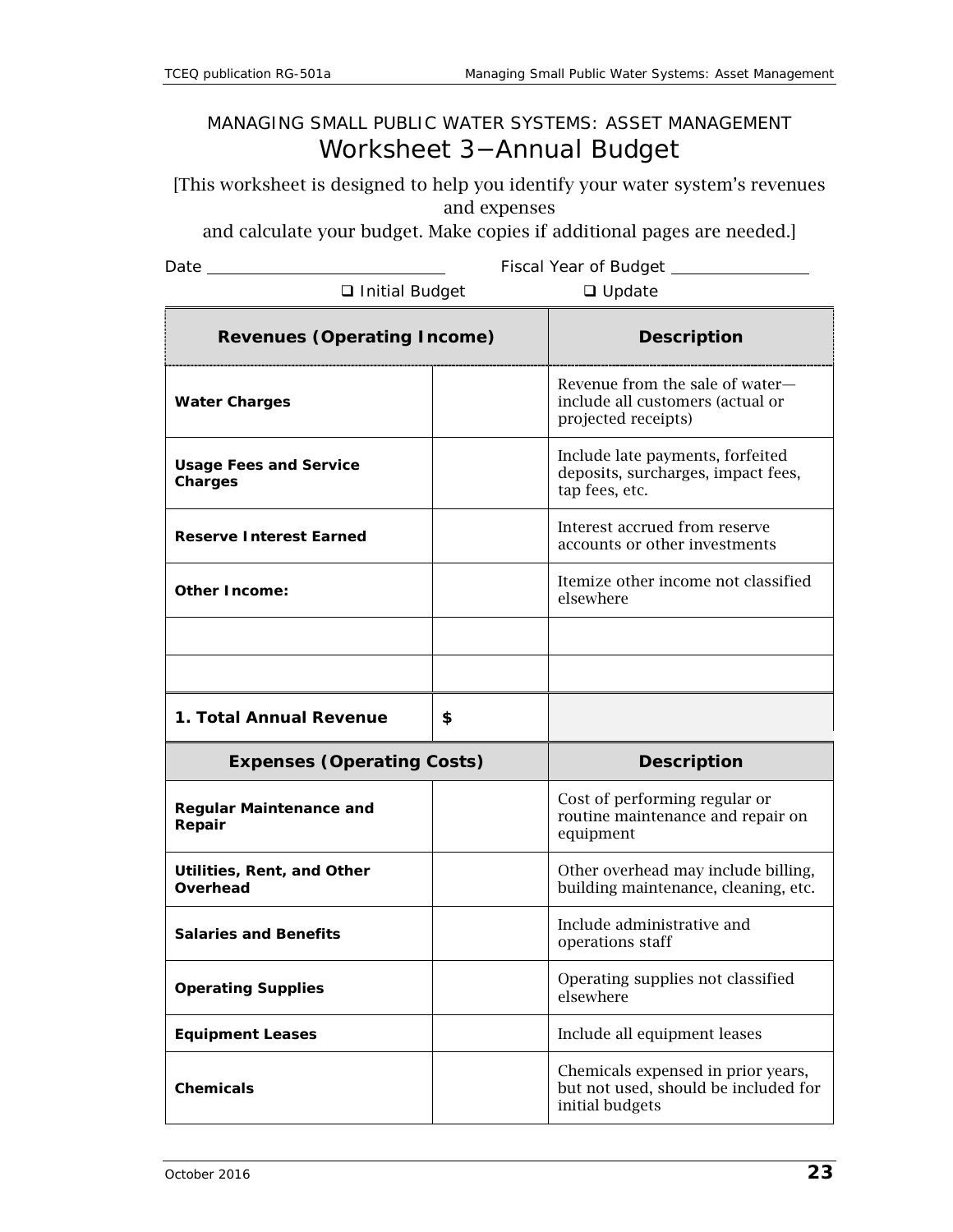| <b>Revenues (Operating Income)</b>                                              |                                   | <b>Description</b>                                                                          |    |  |  |
|---------------------------------------------------------------------------------|-----------------------------------|---------------------------------------------------------------------------------------------|----|--|--|
| <b>Monitoring and Testing</b>                                                   |                                   | Include laboratory fees for projected<br>monthly and annual sampling<br>requirements        |    |  |  |
| <b>Insurance and Bonds</b>                                                      |                                   | Costs of insuring buildings,<br>equipment, etc.                                             |    |  |  |
| <b>Professional Services</b>                                                    |                                   | Accounting, legal, engineering &<br>other professional (not related to<br>capital projects) |    |  |  |
| <b>Training and Licenses</b>                                                    |                                   | Cost of operator training courses<br>and license renewal fee                                |    |  |  |
| <b>Security</b>                                                                 |                                   | Cost of maintaining security related<br>items (i.e., fencing, alarms, etc.)                 |    |  |  |
| <b>Debt Repayment</b>                                                           |                                   | Include interest paid on debt                                                               |    |  |  |
| <b>Transfer to Reserved Funds</b>                                               |                                   | For Capital Expenditures                                                                    |    |  |  |
| Other:                                                                          |                                   | Itemize other expenses not<br>classified elsewhere                                          |    |  |  |
|                                                                                 |                                   |                                                                                             |    |  |  |
|                                                                                 |                                   |                                                                                             |    |  |  |
|                                                                                 |                                   |                                                                                             |    |  |  |
|                                                                                 |                                   |                                                                                             |    |  |  |
| 2. Total Expenses                                                               | \$                                |                                                                                             |    |  |  |
| 3. Net Income<br>(Revenue – Expenses)                                           | \$                                |                                                                                             |    |  |  |
|                                                                                 | <b>Additional Reserves Needed</b> |                                                                                             |    |  |  |
| 4. Net Income<br>(from 3. Net Income)                                           |                                   |                                                                                             | \$ |  |  |
| <b>5. Total Required Reserves</b><br>(from Worksheet 2- Comprehensive Planning) |                                   |                                                                                             | \$ |  |  |
| 6. Additional Reserves Needed<br>(Net Income – Total Required Reserves) (-/+)   |                                   |                                                                                             | \$ |  |  |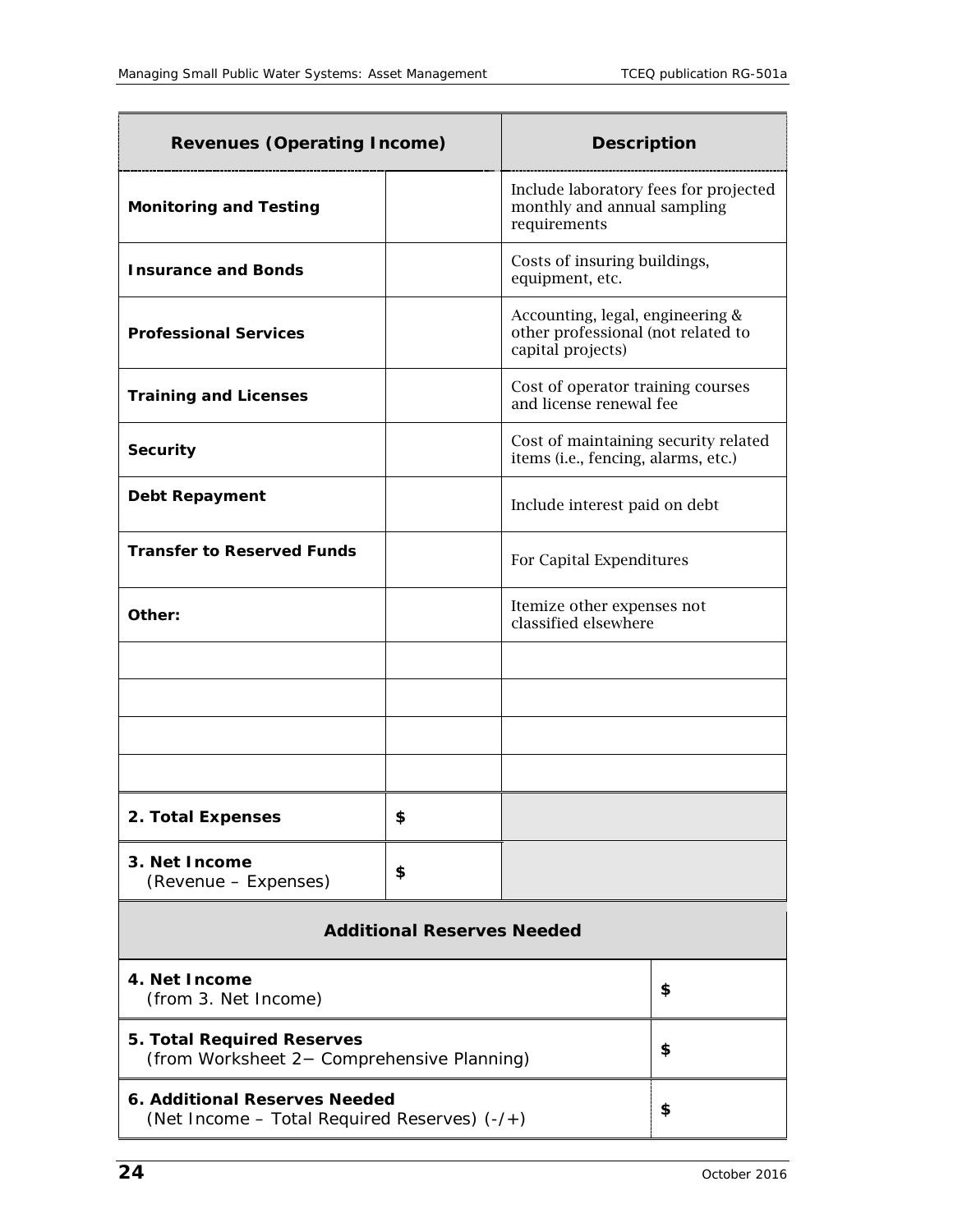# <span id="page-24-0"></span>**4. Implement Your Asset-Management Plan**

Congratulations! You have completed the initial three steps of your assetmanagement plan: inventory development and asset prioritization, comprehensive planning, and budget building.

Now you must work with your management team, including council and board members, if appropriate, to implement the plan. This process should help ensure you have the technical and financial means necessary to offer reliable service. Ideally, you should create a plan for at least the next five years.

# **Hold a Meeting**

Arrange a meeting with your management team. Give the following items to each member.

- a map of the system
- a list of current assets, identifying for each the value, or cost to replace, and the remaining useful life (from Worksheet 1)
- a list of priority asset repairs and replacements (from Worksheet 1)
- a list of costs associated with the expected repairs or replacements (from Worksheet 2)
- the current budget allotment as well as the projected budgetary requirements (from Worksheet 3)

## **Prioritize**

Discuss each of the items on the priority list and how you plan to address them, creating an action timeline with a projected budget.

You may find that your current budget will cover only one or two of your priority needs. Explain why these items are priorities and the manner in which you plan to take care of them.

If the current budget is lower than what you need to take care of priority items, discuss potential funding options for management input and approval, and develop a plan to obtain needed funding.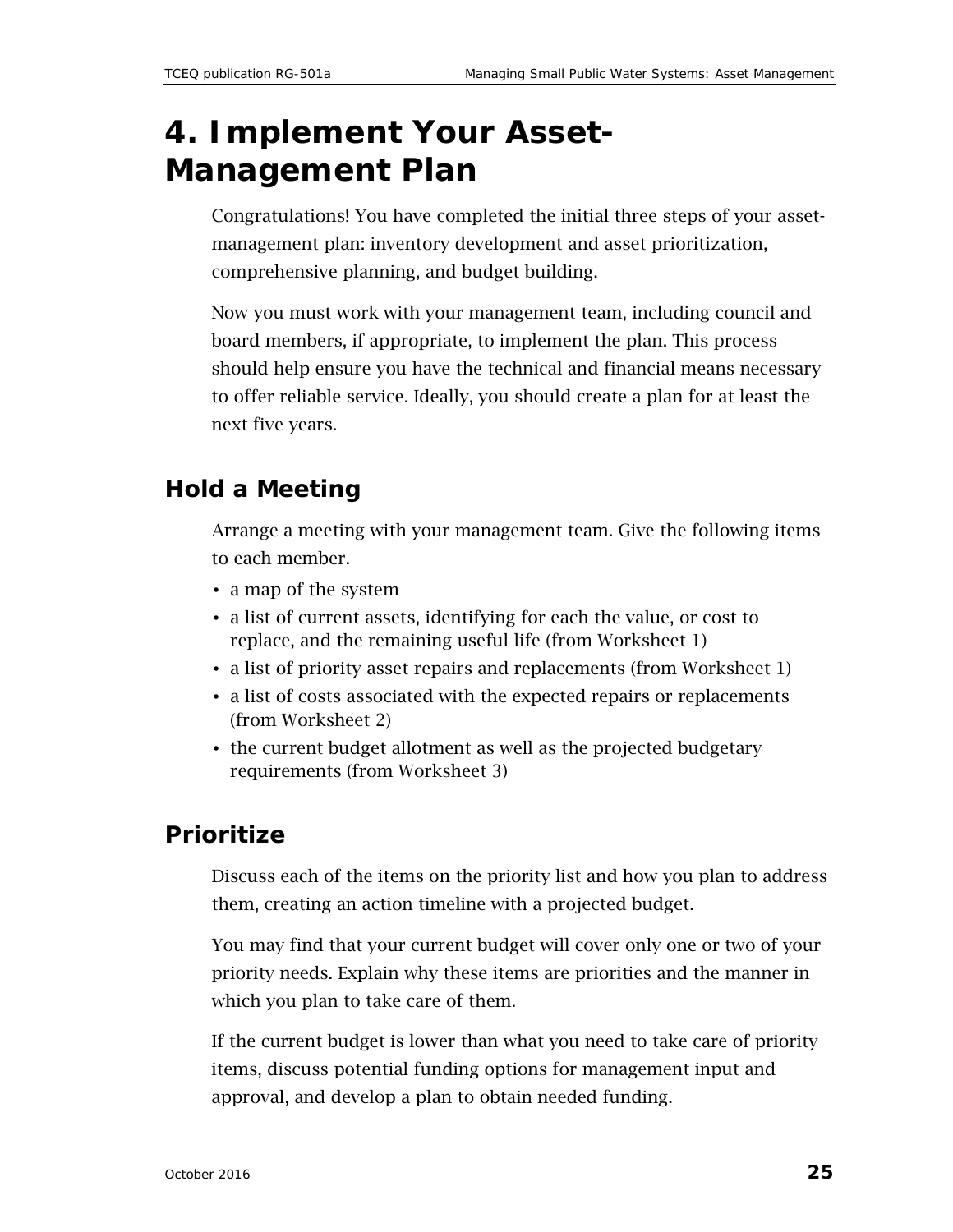## **Communicate Regularly**

Keep your management team updated with quarterly progress reports. This will reinforce your dedication to the plan, and help make certain that your system is functioning optimally. It will also ensure that you maintain management support throughout the implementation process.

## **Update Changes**

Keep up with the changes that occur as your plan is implemented, including changes in the system's equipment, finances, and personnel. This will help ensure that you successfully manage your water system's assets.

## **Conduct a Rate Study**

If you determine that your water system is not bringing in enough money to be sustainable or to complete necessary improvements, you may need to raise your rates.

You will need to contact the Public Utilities Commission (PUC) of Texas for information and assistance with rate increase applications. You can contact the PUC at 888-782-8477 or 512-936-7120 or by e-mail at [<customer@puc.texas.gov>](mailto:customer@puc.texas.gov). You can also visit the PUC website at [<www.puc.texas.gov>](http://www.puc.texas.gov/).

## **Need more help?**

The TCEQ's Financial, Managerial, and Technical Assistance Program offers free contractor on-site assistance to help you analyze planning options, and help you with all aspects of running and funding your public water system. For more information about the program, visit the web page [<www.tceq.texas.gov/utilities/fmt>](http://www.tceq.texas.gov/utilities/fmt), call the Water Supply Division at 512- 239-4691, or contact the TCEQ small business and local government assistance representative in your region. To find a representative, visit <<www.tceq.texas.gov/goto/regions>>. You can also call the toll-free, confidential compliance hotline, 800-447-2827.